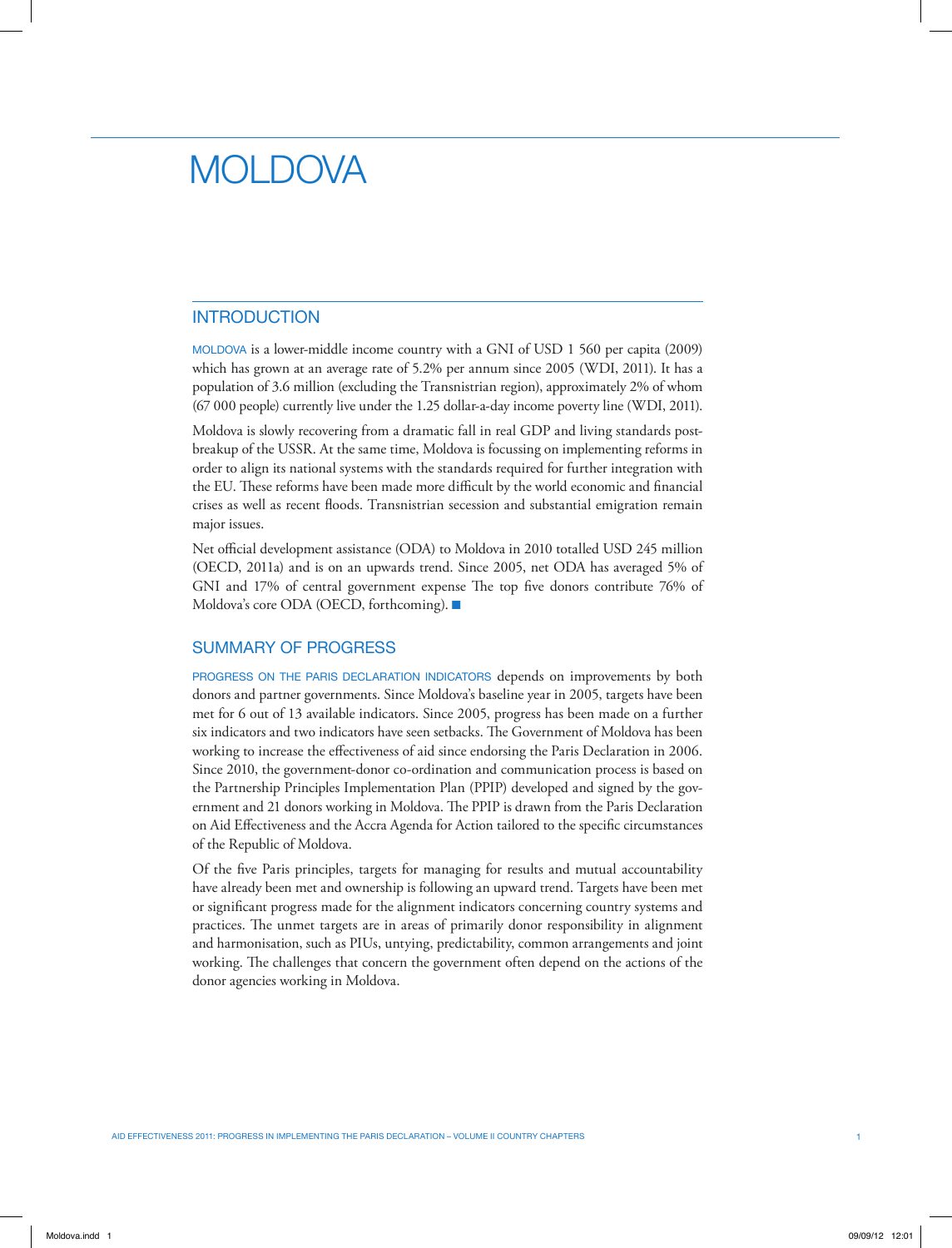## Moldova

# TABLE 1: Baselines and targets for 2010

| $\mathbf{1}$<br>$\mathcal{C}$<br>C<br>Operational development strategies<br>D<br>$'B'$ or $'A'$<br>3.5<br>4.0<br>4.0<br>2a<br>Reliable public financial management (PFM) systems<br>4.0<br>C<br>Not available<br>No Target<br>2 <sub>b</sub><br>Reliable procurement systems<br>Not available<br>3<br>92%<br>Aid flows are aligned on national priorities<br>70%<br>57%<br>85%<br>$\overline{4}$<br>Strengthen capacity by co-ordinated support<br>26%<br>29%<br>71%<br>50%<br>5a<br>25%<br>41%<br>70%<br>50%<br>Use of country PFM systems<br>39%<br>No Target<br>Use of country procurement systems<br>25%<br>71%<br>5 <sub>b</sub><br>6<br>Strengthen capacity by avoiding parallel PIUs<br>43<br>59<br>18<br>14<br>$\overline{7}$<br>81%<br>67%<br>77%<br>83%<br>Aid is more predictable<br>8<br>Aid is untied<br>81%<br>81%<br>80%<br>More than 81%<br>9<br>Use of common arrangements or procedures<br>16%<br>30%<br>51%<br>66%<br>20%<br>36%<br>Joint missions<br>14%<br>40%<br>10a<br>Joint country analytic work<br>50%<br>46%<br>51%<br>66%<br>10 <sub>b</sub><br>C<br>D<br>B<br>$'B'$ or $'A'$<br>11<br>Results-oriented frameworks<br>Mutual accountability<br>Y<br>Y<br>Y<br>12<br>Y | <b>INDICATORS</b> | 2005 REFERENCE | 2007 | 2010 ACTUAL | 2010 TARGET |
|---------------------------------------------------------------------------------------------------------------------------------------------------------------------------------------------------------------------------------------------------------------------------------------------------------------------------------------------------------------------------------------------------------------------------------------------------------------------------------------------------------------------------------------------------------------------------------------------------------------------------------------------------------------------------------------------------------------------------------------------------------------------------------------------------------------------------------------------------------------------------------------------------------------------------------------------------------------------------------------------------------------------------------------------------------------------------------------------------------------------------------------------------------------------------------------------------|-------------------|----------------|------|-------------|-------------|
|                                                                                                                                                                                                                                                                                                                                                                                                                                                                                                                                                                                                                                                                                                                                                                                                                                                                                                                                                                                                                                                                                                                                                                                                   |                   |                |      |             |             |
|                                                                                                                                                                                                                                                                                                                                                                                                                                                                                                                                                                                                                                                                                                                                                                                                                                                                                                                                                                                                                                                                                                                                                                                                   |                   |                |      |             |             |
|                                                                                                                                                                                                                                                                                                                                                                                                                                                                                                                                                                                                                                                                                                                                                                                                                                                                                                                                                                                                                                                                                                                                                                                                   |                   |                |      |             |             |
|                                                                                                                                                                                                                                                                                                                                                                                                                                                                                                                                                                                                                                                                                                                                                                                                                                                                                                                                                                                                                                                                                                                                                                                                   |                   |                |      |             |             |
|                                                                                                                                                                                                                                                                                                                                                                                                                                                                                                                                                                                                                                                                                                                                                                                                                                                                                                                                                                                                                                                                                                                                                                                                   |                   |                |      |             |             |
|                                                                                                                                                                                                                                                                                                                                                                                                                                                                                                                                                                                                                                                                                                                                                                                                                                                                                                                                                                                                                                                                                                                                                                                                   |                   |                |      |             |             |
|                                                                                                                                                                                                                                                                                                                                                                                                                                                                                                                                                                                                                                                                                                                                                                                                                                                                                                                                                                                                                                                                                                                                                                                                   |                   |                |      |             |             |
|                                                                                                                                                                                                                                                                                                                                                                                                                                                                                                                                                                                                                                                                                                                                                                                                                                                                                                                                                                                                                                                                                                                                                                                                   |                   |                |      |             |             |
|                                                                                                                                                                                                                                                                                                                                                                                                                                                                                                                                                                                                                                                                                                                                                                                                                                                                                                                                                                                                                                                                                                                                                                                                   |                   |                |      |             |             |
|                                                                                                                                                                                                                                                                                                                                                                                                                                                                                                                                                                                                                                                                                                                                                                                                                                                                                                                                                                                                                                                                                                                                                                                                   |                   |                |      |             |             |
|                                                                                                                                                                                                                                                                                                                                                                                                                                                                                                                                                                                                                                                                                                                                                                                                                                                                                                                                                                                                                                                                                                                                                                                                   |                   |                |      |             |             |
|                                                                                                                                                                                                                                                                                                                                                                                                                                                                                                                                                                                                                                                                                                                                                                                                                                                                                                                                                                                                                                                                                                                                                                                                   |                   |                |      |             |             |
|                                                                                                                                                                                                                                                                                                                                                                                                                                                                                                                                                                                                                                                                                                                                                                                                                                                                                                                                                                                                                                                                                                                                                                                                   |                   |                |      |             |             |
|                                                                                                                                                                                                                                                                                                                                                                                                                                                                                                                                                                                                                                                                                                                                                                                                                                                                                                                                                                                                                                                                                                                                                                                                   |                   |                |      |             |             |
|                                                                                                                                                                                                                                                                                                                                                                                                                                                                                                                                                                                                                                                                                                                                                                                                                                                                                                                                                                                                                                                                                                                                                                                                   |                   |                |      |             |             |

# TABLE 2: Learning from success and challenges

|                          | <b>ACHIEVEMENT OR CHALLENGE</b>                                                                                                                                                                                   | <b>LESSON OR PRIORITY ACTION</b>                                                                                                                                                                                                                                                                                                                                     |
|--------------------------|-------------------------------------------------------------------------------------------------------------------------------------------------------------------------------------------------------------------|----------------------------------------------------------------------------------------------------------------------------------------------------------------------------------------------------------------------------------------------------------------------------------------------------------------------------------------------------------------------|
| Ownership                | <b>Challenge:</b> The national development strategy<br>is not costed and has weak links to both existing<br>policy papers and sectoral strategies.                                                                | <b>Priority action:</b> To improve participation in the<br>implementation and monitoring of the national<br>development strategy, Parliament and local<br>authorities need to be involved and the current<br>budgeting and performance monitoring practices<br>need extending to more central level and all level-<br>local budget planning and execution processes. |
| Alignment                | <b>Achievement:</b> Sector councils and the<br>integrated database of external assistance, an aid<br>management platform have improved the alignment<br>of aid to national priorities.                            | <b>Priority action:</b> Measures to strengthen the<br>national systems and expand their use beyond<br>direct budget support and extend them to the<br>smaller donors.                                                                                                                                                                                                |
| Harmonisation            | <b>Achievement:</b> The Partnership Principles<br>Implementation Plan provides a framework<br>endorsed by the Government of Moldova and<br>donors.                                                                | <b>Priority action:</b> Use sector-wide approaches to<br>implement a division of labour and information<br>sharing between donors.                                                                                                                                                                                                                                   |
| Managing for<br>results  | <b>Achievement:</b> Monitoring and evaluation reports of<br>the national development strategy are accessible to<br>the public are used in the strategic planning process<br>by policy makers and line ministries. | <b>Priority action:</b> Ensure the monitoring and<br>evaluation framework is fully operational.                                                                                                                                                                                                                                                                      |
| Mutual<br>accountability | <b>Achievement:</b> Consolidation of the aid<br>coordination unit at the level of the State<br>Chancellery.                                                                                                       | <b>Priority action:</b> Hold donors accountable for their<br>progress and share lessons from other donors.                                                                                                                                                                                                                                                           |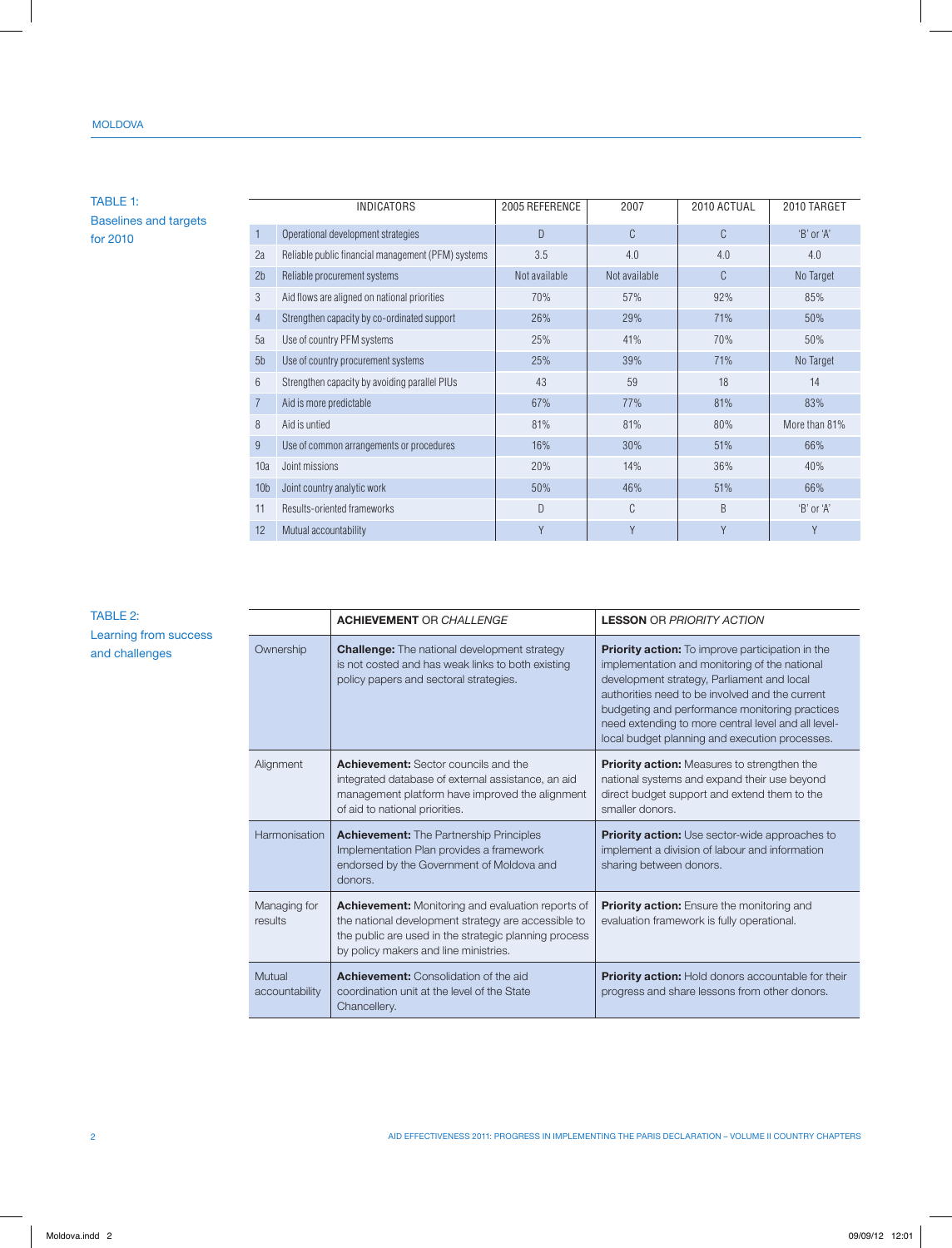## **ABOUT THE SURVEY**

This chapter assesses progress against the quantitative indicators provided by the Survey on Monitoring the Paris Declaration, drawing on data provided by the government and donors, the OECD and the World Bank. In addition to this, it draws on qualitative evidence submitted to the OECD by the national government which incorporates feedback from donors and other stakeholders. Stakeholders note that it is possible that in places definitions and concepts were interpreted differently by survey respondents in 2011 compared with previous years. A degree of caution should be taken when analysing the trends shown by some of the indicators.

The 2011 survey responses cover 25 donors and 93% of Moldova's core ODA. Moldova participated in both the 2006 and 2008 surveys. The country report was developed by the Moldovan Aid Coordination Unit. Moldova also completed the optional modules on gender equality and inclusive ownership.  $\blacksquare$ 

## **OWNERSHIP**

Aid is most effective when it supports a country-owned approach to development. It is less effective when aid policies and approaches are driven by donors. In the context of the Paris Declaration, ownership concerns a country's ability to carry out two, inter-linked activities: exercise effective leadership over its development policies and strategies; and co-ordinate the efforts of various development actors working in the country.

Indicator 1 assesses the operational value of a country's development strategy. In particular, it looks at the existence of an authoritative country-wide development policy (*i.e.* a unified strategic framework), the extent to which priorities are established, and whether these policies are costed and linked with the budget. All of these features are important to harness domestic resources for development, and to provide a basis for the alignment of aid to development priorities. Each country has provided evidence against these criteria, and this has been translated into a score by the World Bank using the same methodology as in the 2006 and 2008 surveys. A five-point scale runs from A (highest score) to E (lowest score). The Paris Declaration targets 75% of partner countries achieving a score of A or B by 2010.

Moldova received a C rating in 2010, the same as in 2007 and an improvement compared to the D rating received in 2005, but is less than the B required to meet the 2010 target. According to the World Bank's assessment, this indicates that progress is being made, although not yet enough, and the basis exists for even more substantive progress. The national development strategy (NDS) is linked to the long-term vision, but the sectoral strategies and policy papers are not prioritised. The NDS action plan links the NDS with the medium-term expenditure framework (MTEF), although without a costing the credibility of the link is somewhat unclear.

Moldova's NDS was formulated in 2007 and covers the period 2008-11. The longer-term framework into which these strategies fit is provided by the MDG agenda which Moldova committed to in 2000. The NDS's targets are prioritised and they are linked to MDGs. They form the basis for annual action plans, the implementation of which is overseen by the State Chancellery. Sectoral strategies are in line with NDS priorities, but the link is weak and sectoral agendas are sometimes at odds with the national agenda. In 2010 to increase the effectiveness of the NDS, Moldova formulated a medium-term financial framework (MTFF) and MTEF for the period 2011-13. The NDS has not been costed, but it is used by the State Chancellery to set strategic priorities for the year and serves as a guide for the development of the medium-term budgetary framework (MTBF). In the MTBF for 2011-13 the sector strategies cover about 85% of total public expenditure. The draft budget and MTBF are consistent, embodying the same spending limits and priorities. Elements of performance budgeting have been applied since 2003 in some sectors and the process now covers about 30% of total state budget expenditure. The main challenge at this stage is to extend the programme budgeting practice and performance to the entire central and local level budgeting/budget execution process.

**INDICATOR 1** Do countries have operational development strategies?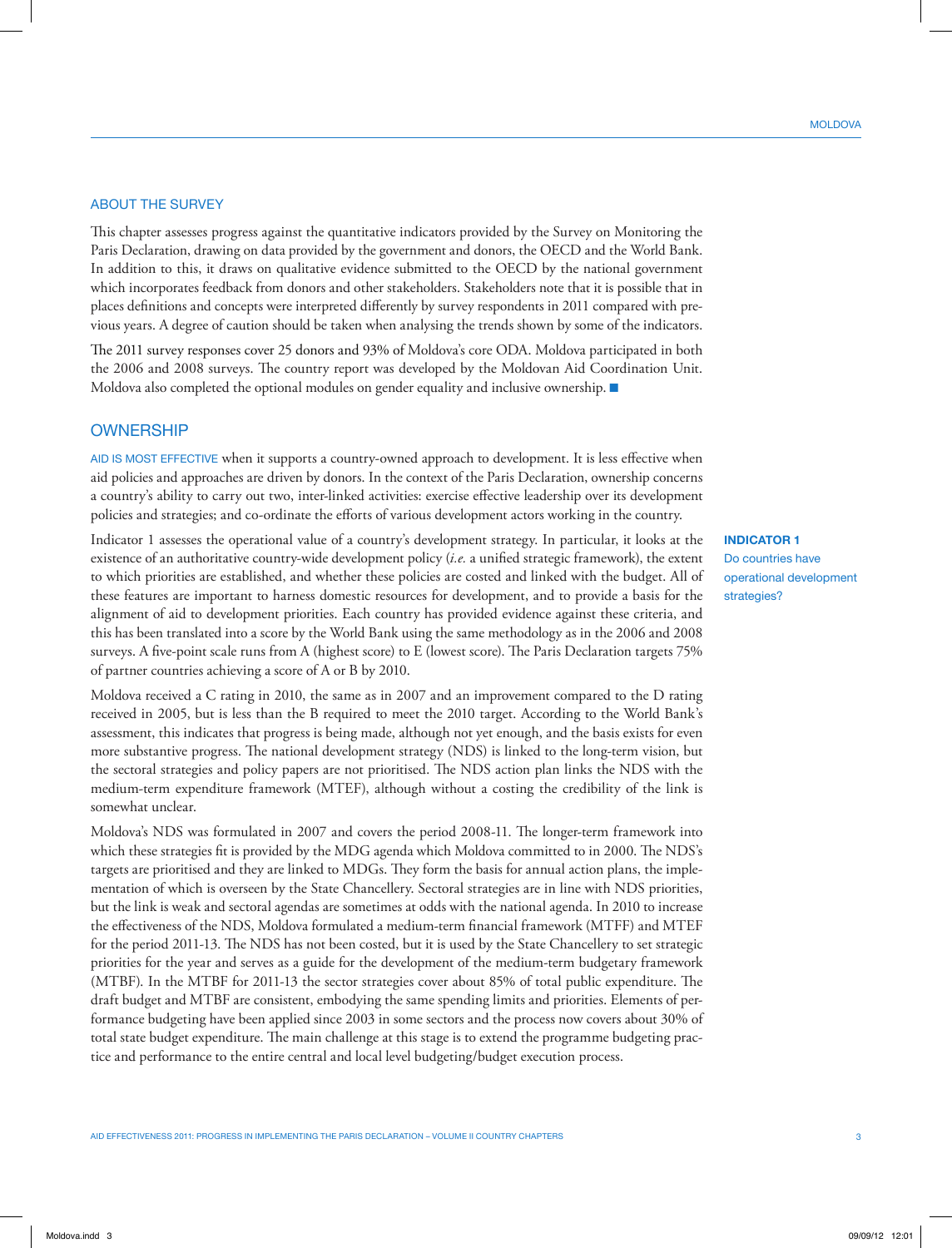Moldova is achieving better ownership. However, according to information provided by Moldova regarding the inclusiveness of ownership, only some stakeholders are involved in the formulation, implementation or monitoring of the NDS. Civil society and donors take part in annual national-level debates that serve as a part of the monitoring and evaluation system for NDS implementation. However, other important stakeholders are still not involved or the level of their participation is limited. During the NDS formulation, Civil Society Organisations (CSOs) were very actively involved while, in the monitoring and evaluation processes the participation of civil society and the business community was weaker. Donors also provided technical support to this process. The formation of the National Participation Council in 2010 improved the quality of dialogue, and civil society and other actors were subsequently involved more actively in the policy making, monitoring and evaluation process. However, there is still room for improvement such as making public all the information concerning progress reports and evaluation assessments of the NDS. The weakest point with respect to participation is the weak involvement at the formulation of the Parliament and local authorities and non-involvement at the evaluation and monitoring stage.

Progress has been made in promoting gender equality issues in the NDS. Gender equality issues were integrated into four out of five NDS priority sectors through an open multi-stakeholder consultative process. Revised MDG targets (MDG 3) were approved and adopted in the NDS. In addition, the Government of Moldova has approved the National Programme on Ensuring Gender Equality (NGEP) for 2010-15 and the National Action Plan 2008-11 for implementation of the Convention on the Elimination of All Forms of Discrimination against Women (CEDAW). However, The NGEP has not yet been costed in MTBF. Lack of clear link between policy priorities and state budget resource allocation is one of the major deficiencies in many sectors. So far, there is no clearly defined budget allocated to gender equality in the state budget and largely no evidence of using gender responsive budgeting in PFM in a systematic way.  $\blacksquare$ 

## ALIGNMENT

Aid that is donor driven and fragmented is less effective. For aid to be effective, it must make use of national development strategies and use and help strengthen capacity in national systems, such as those for procurement and public financial management. The Paris Declaration envisions donors basing their support fully on partner countries' aims and objectives. Indicators 2 through 8 of the Paris Declaration assess several different dimensions of alignment.

Moldova met targets for four of the seven available alignment indicators, made progress on two indicators and saw a minor setback in the share of untied aid. Moldova's desire to become a member of the European Union is driving the reform of its financial management and procurement systems, bringing them into line with EU standards.

Indicator 2 covers two aspects of country systems: public financial management (PFM) and procurement. Do these systems either adhere to good practices or are there plans for reform? If countries have reliable systems, donors are encouraged to use them for the delivery and management of aid. This helps to align aid more closely with national development strategies and enhances aid effectiveness.

Indicator 2a of the Paris Declaration assesses whether PFM systems meet broadly accepted good practices or whether credible reform programmes are in place. The assessment is based on the World Bank's Country Policy and Institutional Analysis (CPIA) score for the quality of PFM systems, which uses a scale running from 1 (very weak) to 6 (very strong).

To score highly, a country needs to perform well against all three of the following criteria: a comprehensive and credible budget linked to policy priorities; an effective financial management system to ensure that the budget is implemented as intended in a controlled and predictable way; and timely and accurate accounting

## **INDICATOR 2**

Building reliable country systems

#### **INDICATOR 2a**

How reliable are country public financial management systems?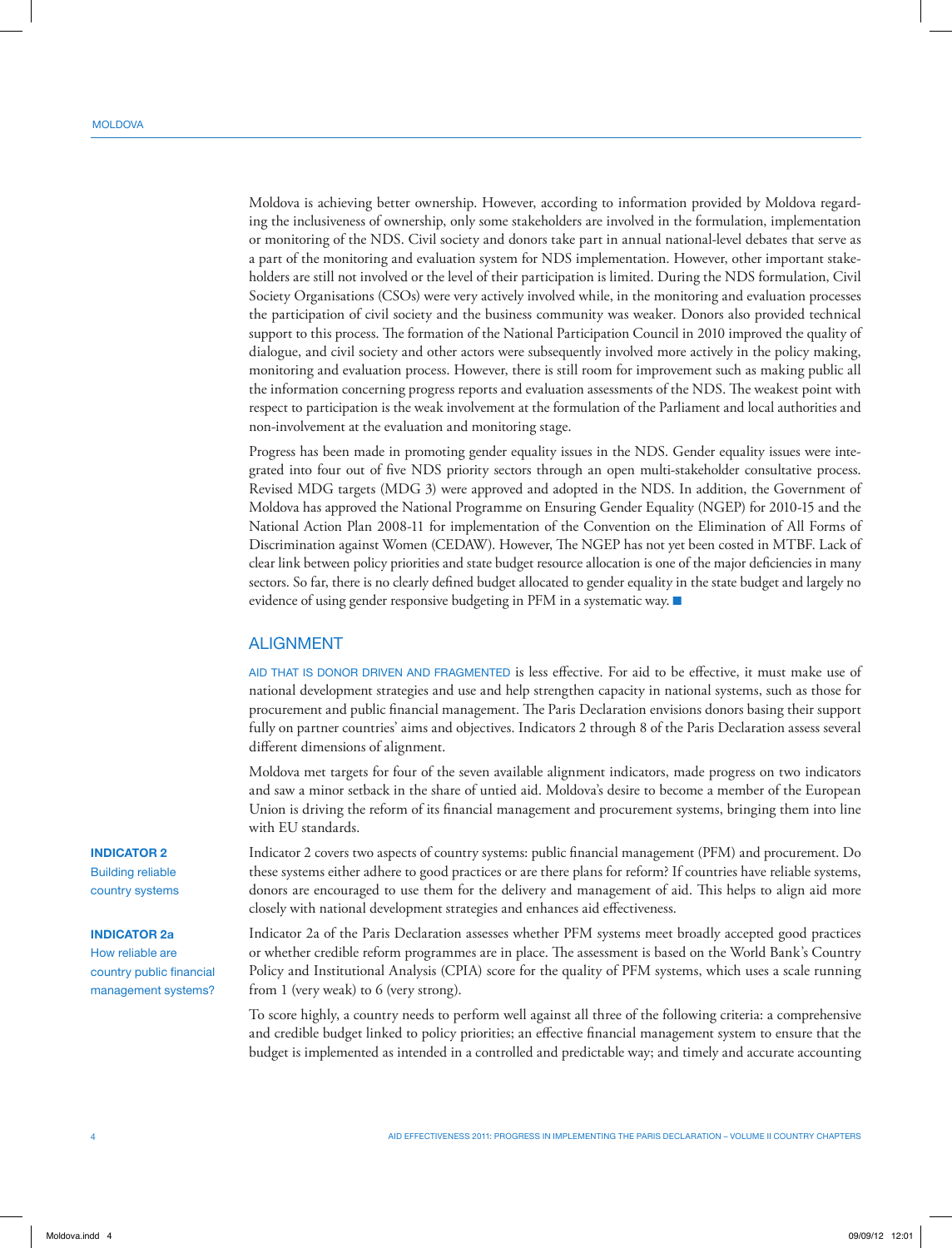and fiscal reporting, including timely and audited public accounts with effective arrangements for follow up. Meeting the global 2010 target requires half of partner countries to move up at least one measure (*i.e.* 0.5 points) between 2005 and 2010.

In 2010 Moldova received a rating of 4 against the baseline score of 3.5 in 2005. To meet the target of 4, Moldova launched a PFM reform strategy in 2005. Several actions have been taken to improve the quality of the system to meet international standards and EU requirements. The government has introduced an integrated financial management system for budget preparation and execution, adopted laws on public finance and on public internal financial control and also developed the National Decentralisation Strategy within the framework of the European Charter signed in 1997. Despite the fact that Moldova has already reached its target for improving PFM systems some challenges remain. The priority for the government is to ensure the effectiveness of the laws adopted and to implement a capacity building programme.

Indicator 2b was first measured in 2008 by 17 countries. The process is one of self-assessment, using the Methodology for the Assessment of National Procurement Systems developed by the OECD-DAC Task Force on Procurement. The methodology includes baseline indicators to compare a country's systems to internationally-accepted good practice, as well as a new set of indicators. These indicators assess overall performance of the system, compliance with national legislation and standards and whether there is a reform programme in place to promote improved practices. The results are expressed as grades on a four-point scale running from A (the highest) to D (the lowest). The 2010 target is for a third of partner countries to move up at least one measure (*i.e.* from D to C, C to B or B to A) although not all countries will perform an assessment.

In 2010, Moldova was rated a C on the reliability of its procurement systems, although no target is applicable. Since 2005 Moldova has undertaken several reforms to improve public procurement systems. In 2007, a new public procurement law was adopted. In November 2009, further institutional changes were introduced to more rigorously separate the regulation of public procurement from other activities of the government. This resulted in establishing a new Public Procurement Agency (PPA) under the Ministry of Finance with the aim of ensuring close co-ordination across the entire public financial management system. The standard documentation for public procurement was elaborated but was not implemented due to lack of finances. This issue remains the key challenge for the improvement of the national procurement system.

Comprehensive and transparent reporting on aid, and its use, helps ensure that donors align aid flows with national development priorities. When aid directed to the government sector is fully and accurately reflected in the national budget it indicates that aid programmes are well connected with country policies and processes. This also allows partner country authorities to present accurate and comprehensive budget reports to their parliaments and citizens.

As a proxy for alignment, indicator 3 measures the percentage of aid disbursed by donors for the government sector that is included in the annual budget for the same fiscal year. The indicator reflects two components: the degree to which aid is aligned with government priorities, and the extent to which aid is captured in government's budget preparation process. Budget estimates can be higher or lower than disbursements by donors and are treated similarly for the purpose of measuring indicator 3 despite the different causes.

The 2010 target is to halve the proportion of aid flows that are not currently reported on government budgets, with at least 85% of aid reflected in the budget.

In 2010, 92% of Moldova's aid was reported on budget. This is 7%above the 2010 target; however USD 32 million of aid is still not aligned to national priorities. This represents significant progress since the 2008 survey results which reported a significant decline, with only 57% of total aid disbursed recorded in the national budget in comparison with 70% as a baseline in 2005. In 2010 the annual budget estimates of the government regarding the assistance provided by the major donors were higher than the amounts **INDICATOR 2b** How reliable are country procurement systems?

**INDICATOR 3** Aligning aid flows on national priorities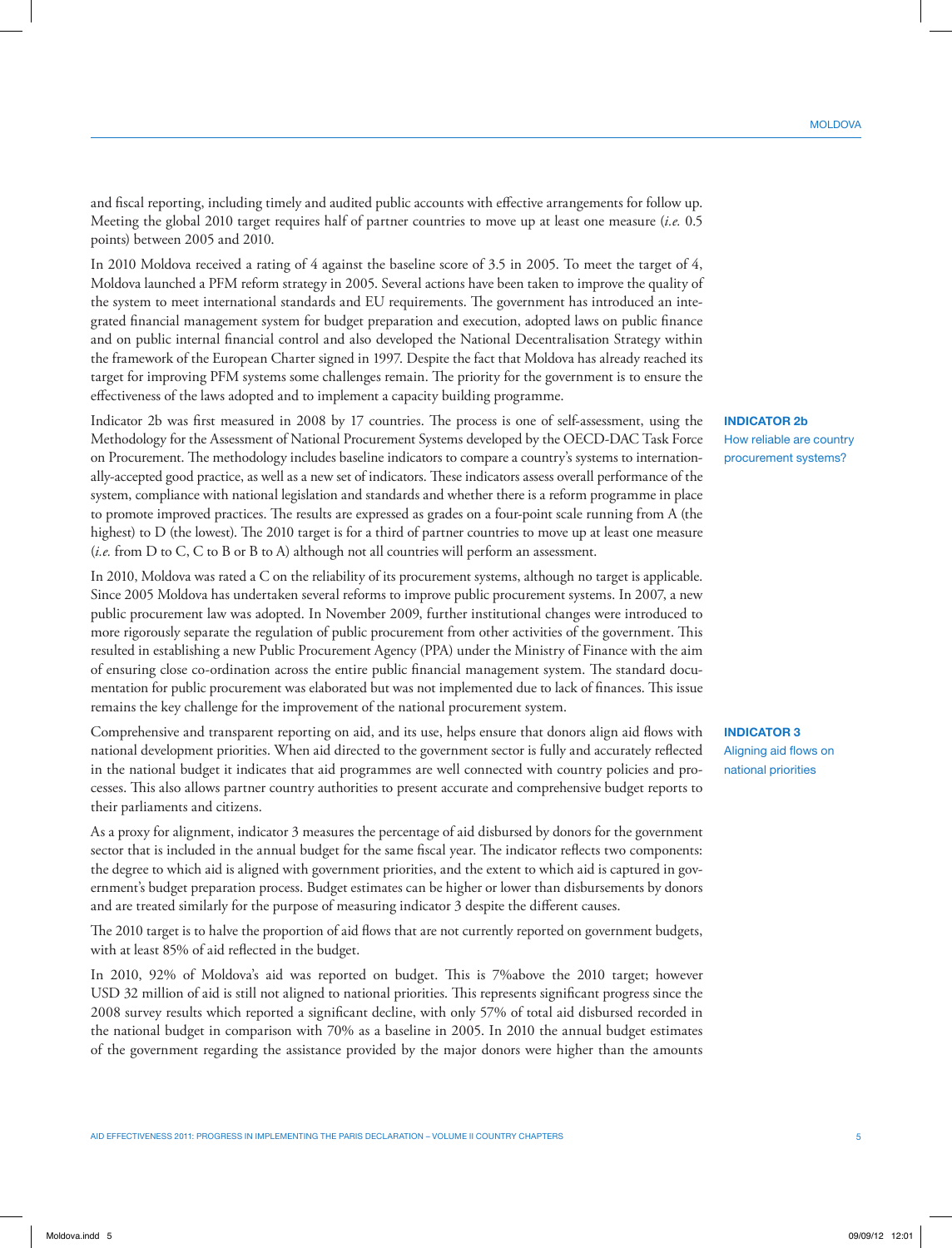TABLE 3:

and realistic?

Are government budget estimates comprehensive disbursed by donors for the government sector. The main causes of this discrepancy are due to tranches of budget support which the country authorities have recorded in the 2010 budget, of which 12-13% have not been disbursed by donors (IMF, EU Institutions, World Bank) because of the political situation (the electoral period) and the subsequent slowing down of reforms and their implementation and disbursement. The donors disbursing more aid than recorded by the government were all relatively minor contributors. There is effective management of aid by the government through an established aid management platform – the Integrated Database of External Assistance (IDEA), which records the information about the ODA provided for Moldova as well as support planned by the donor for three-five years. This informs the government on the programmes/projects implemented by donors and their alignment to the NDS objectives.

| <b>Total</b>           | 421                      | 389                            |                          | 70%             |                          | 57%             | 92%               |           | 24                     |
|------------------------|--------------------------|--------------------------------|--------------------------|-----------------|--------------------------|-----------------|-------------------|-----------|------------------------|
| Average donor ratio    |                          |                                | 85%                      |                 |                          | 12%             | 52%               |           |                        |
| World Bank             | 116                      | 84                             |                          | 100%            |                          | 87%             |                   | 72%       | $\Omega$               |
| <b>United States</b>   | $\overline{a}$           | $\overline{2}$                 | $\qquad \qquad -$        |                 | 0%                       |                 |                   |           | $\overline{0}$         |
| <b>United Nations</b>  | $\theta$                 | 27                             | $\overline{\phantom{m}}$ |                 | 0%                       |                 | $0\%$             |           | $\overline{0}$         |
| <b>United Kingdom</b>  | 8                        | $9\,$                          | 10%                      |                 | 0%                       |                 | 83%               |           | $\overline{0}$         |
| Turkey                 | $\sim$                   | $\overline{4}$                 | $-$                      |                 | 0%                       |                 |                   |           | $\overline{0}$         |
| Switzerland            | $\sim$                   | 5                              | $\qquad \qquad -$        |                 | 0%                       |                 |                   |           | $\overline{0}$         |
| Sweden                 | $\mathbf{1}$             | 5                              | $-$                      |                 | 0%                       |                 | 13%               |           | 5                      |
| Slovak Republic        | $-$                      | $\theta$                       | $-$                      |                 | $\overline{a}$           |                 |                   |           | $\overline{0}$         |
| Romania                | $-$                      | $\mathbf{1}$                   | $\qquad \qquad -$        |                 | $\sim$ $-$               |                 |                   |           | $\overline{1}$         |
| Poland                 |                          | $\bf 0$                        | $\qquad \qquad -$        |                 | $-$                      |                 |                   |           | $\overline{0}$         |
| Netherlands            | $-$                      | $\bf 0$                        | $-$                      |                 | $-$                      |                 |                   |           | 5                      |
| Lithuania              | $-$                      | $-$                            | $\qquad \qquad -$        |                 | 0%                       |                 | $-$               |           | $\overline{0}$         |
| Latvia                 | $-$                      | $\qquad \qquad -$              | $\qquad \qquad -$        |                 | 0%                       |                 | $\qquad \qquad -$ |           | $\Omega$               |
| Kuwait                 | $\overline{4}$           | $\theta$                       | $\qquad \qquad -$        |                 | $\sim$ $-$               |                 |                   | 2%        | $\Omega$               |
| Japan                  | $-$                      | $\theta$                       | $\qquad \qquad -$        |                 | 0%                       |                 |                   |           | $\overline{0}$         |
| <b>IMF</b>             | 150                      | 122                            | $\qquad \qquad -$        |                 | $\qquad \qquad -$        |                 |                   | 81%       | $\overline{0}$         |
| <b>IFAD</b>            | $\overline{7}$           | $\overline{4}$                 | 100%                     |                 |                          | 42%             |                   | 54%       | $\overline{0}$         |
| Hungary                | $\qquad \qquad -$        | $-$                            | $\sim$                   |                 | 0%                       |                 | $-$               |           | $\overline{0}$         |
| <b>Global Fund</b>     | 8                        | $\overline{9}$                 | 100%                     |                 | 23%                      |                 | 91%               |           | $\overline{0}$         |
| Germany                | $-$                      | 3                              | 100%                     |                 | 61%                      |                 |                   |           | $\overline{0}$         |
| <b>GAVI Alliance</b>   | $\qquad \qquad -$        | $\theta$                       | $\overline{\phantom{m}}$ |                 | 0%                       |                 |                   |           | $\overline{0}$         |
| France                 | $-$                      | $\overline{0}$                 | $\sim$                   |                 | 0%                       |                 |                   |           | $\Omega$               |
| Finland                | --                       | $\overline{0}$                 | $-$                      |                 | $\overline{\phantom{a}}$ |                 |                   |           | $\overline{0}$         |
| <b>EU Institutions</b> | 127                      | 113                            | 100%                     |                 | 27%                      |                 |                   | 89%       | 13                     |
| Estonia                | $\overline{\phantom{a}}$ | $\boldsymbol{0}$               | $-$                      |                 | $0\%$                    |                 |                   |           | $\overline{0}$         |
| Czech Republic         | $-$                      | $\overline{0}$                 | $\qquad \qquad -$        |                 | $0\%$                    |                 |                   |           | $\overline{0}$         |
| CEB                    | $\mathbf{1}$             | $\overline{0}$                 | $\qquad \qquad -$        |                 | $\sim$ $-$               |                 |                   | 29%       | $\overline{0}$         |
| Austria                | $\cdots$                 | $\mathbf{1}$                   | $-\,-$                   |                 | 0%                       |                 |                   |           | 1                      |
|                        | a                        | b                              |                          |                 |                          |                 | $c = a/b$         | $c = b/a$ |                        |
|                        | (USD <sub>m</sub> )      | (USD <sub>m</sub> )            |                          | (for reference) |                          | (for reference) | ( %)              |           | (USD <sub>m</sub> )    |
|                        | flows in 2010            | sector in 2010                 |                          |                 |                          |                 |                   |           | donors                 |
|                        | estimates of aid         | government                     |                          |                 |                          |                 |                   |           | through other          |
|                        | Government's<br>budget   | Aid disbursed<br>by donors for |                          | 2005            |                          | 2007            |                   | $2010*$   | Total aid<br>disbursed |

\*Ratio is  $c = a / b$  except where government's budget estimates are greater than disbursements ( $c = b / a$ ).

# **INDICATOR 7**

Providing more predictable aid

For many countries, aid is a vital source of revenue and resources. Being able to predict aid disbursements – both in terms of how much aid will be delivered and when – is important to enable countries to manage public finances and undertake realistic planning for development. The Paris Declaration calls on donors to provide reliable, indicative commitments of aid over a multi-year framework, and to disburse aid in a timely and predictable manner according to agreed schedules.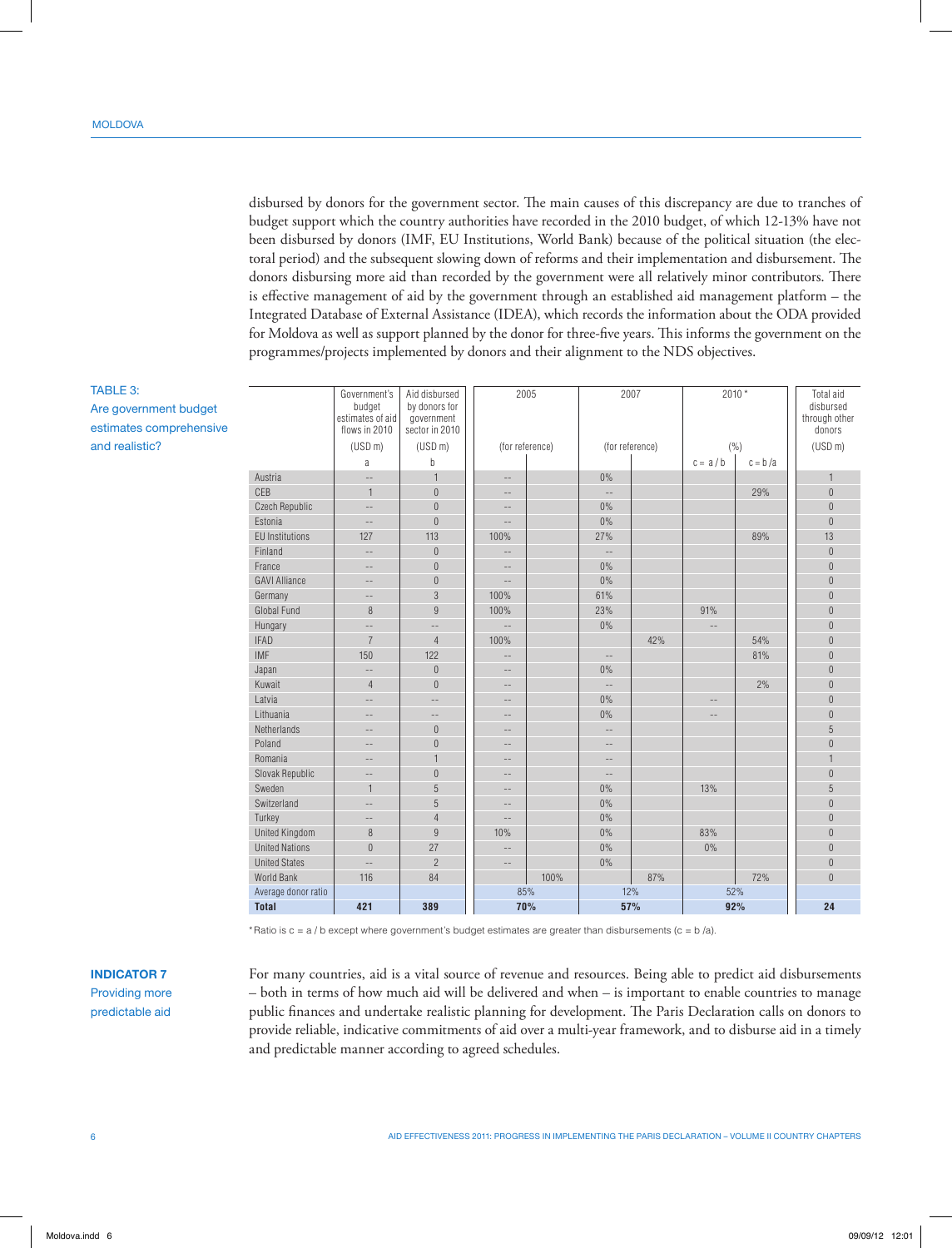Indicator 7 examines the in-year predictability of aid for the government sector by measuring the proportion of planned disbursements (as reported by donors) that are recorded by governments in their accounting system as having been disbursed. Indicator 7 therefore assesses two aspects of predictability. The first is the ability of donors to disburse aid according to schedule. The second is the ability of government to record disbursements for the government sector as received in its accounting system. Indicator 7 is designed to encourage progress in relation to both, with the aim of halving the proportion of aid not disbursed (and not captured in the government's accounting system) within the fiscal year for which it was scheduled by 2010. The ultimate goal is to improve not only the predictability of disbursements, but also the accuracy with which they are recorded in government systems – an important element to support ownership, accountability and transparency.

|                        | Disbursements<br>recorded by<br>government<br>in 2010 | Aid scheduled<br>by donors for<br>disbursement<br>in 2010 | 2005              |     | 2007                     |     | $2010*$                  |     | For reference:<br>Aid disbursed<br>by donors for<br>government<br>sector in 2010 | For reference: %<br>of scheduled aid<br>disbursements reported<br>as disbursed by donors<br>in 2010** |             |
|------------------------|-------------------------------------------------------|-----------------------------------------------------------|-------------------|-----|--------------------------|-----|--------------------------|-----|----------------------------------------------------------------------------------|-------------------------------------------------------------------------------------------------------|-------------|
|                        | (USD <sub>m</sub> )                                   | (USD <sub>m</sub> )                                       | (for reference)   |     | (for reference)          |     | (%)                      |     | (USD <sub>m</sub> )                                                              | (%)                                                                                                   |             |
|                        | a                                                     | b                                                         |                   |     |                          |     | $c = a/b$ $c = b/a$      |     | d                                                                                | $e = d/b$                                                                                             | $e = b / d$ |
| Austria                | $\overline{a}$                                        | $\mathbf{1}$                                              | $\qquad \qquad -$ |     | 0%                       |     |                          |     | $\mathbf{1}$                                                                     | 100%                                                                                                  |             |
| CFB                    | $\overline{0}$                                        | $\mathbf{1}$                                              | $-$               |     | $\overline{a}$           |     | 29%                      |     | $\Omega$                                                                         | 29%                                                                                                   |             |
| Czech Republic         | 44                                                    | $\overline{0}$                                            | $\overline{a}$    |     | 0%                       |     |                          |     | $\overline{0}$                                                                   | 100%                                                                                                  |             |
| Estonia                | $\overline{a}$                                        | $\overline{0}$                                            | $\overline{a}$    |     | 0%                       |     |                          |     | $\overline{0}$                                                                   | 94%                                                                                                   |             |
| <b>EU Institutions</b> | 93                                                    | 73                                                        | 98%               |     |                          | 96% |                          | 79% | 113                                                                              |                                                                                                       | 65%         |
| Finland                | --                                                    | $\overline{0}$                                            | $\overline{a}$    |     | $\qquad \qquad -$        |     |                          |     | $\overline{0}$                                                                   | $\qquad \qquad -$                                                                                     |             |
| France                 | --                                                    | $\overline{0}$                                            | $\overline{a}$    |     |                          |     |                          |     | $\Omega$                                                                         | --                                                                                                    |             |
| <b>GAVI Alliance</b>   | $-$                                                   | $\overline{0}$                                            | --                |     | 0%                       |     |                          |     | $\overline{0}$                                                                   |                                                                                                       | 94%         |
| Germany                | --                                                    | 3                                                         | $-$               |     |                          | 87% |                          |     | 3                                                                                |                                                                                                       | 97%         |
| <b>Global Fund</b>     | 9                                                     | $\overline{7}$                                            |                   | 85% | 100%                     |     |                          | 79% | $\overline{9}$                                                                   |                                                                                                       | 79%         |
| Hungary                | $\overline{a}$                                        | $\overline{a}$                                            | $-$               |     | 0%                       |     | $\overline{a}$           |     | $\overline{a}$                                                                   | $\overline{a}$                                                                                        |             |
| <b>IFAD</b>            | 6                                                     | $\overline{4}$                                            | $\overline{a}$    |     |                          | 13% |                          | 65% | $\overline{4}$                                                                   | 100%                                                                                                  |             |
| <b>IMF</b>             | 122                                                   | 150                                                       | $-$               |     | $\overline{\phantom{a}}$ |     | 81%                      |     | 122                                                                              | 81%                                                                                                   |             |
| Japan                  | $\overline{\phantom{a}}$                              | $\overline{0}$                                            | $\overline{a}$    |     | 48%                      |     |                          |     | $\overline{0}$                                                                   | 100%                                                                                                  |             |
| Kuwait                 | $\overline{0}$                                        | $\overline{4}$                                            | --                |     | $\overline{\phantom{a}}$ |     | 2%                       |     | $\overline{0}$                                                                   | 2%                                                                                                    |             |
| Latvia                 | 44                                                    | <u></u>                                                   | $-$               |     | 0%                       |     | $\overline{\phantom{a}}$ |     | $\overline{a}$                                                                   | $\overline{\phantom{a}}$                                                                              |             |
| Lithuania              | --                                                    | $-$                                                       | $-$               |     | $0\%$                    |     | $-$                      |     | $\overline{a}$                                                                   | $\qquad \qquad -$                                                                                     |             |
| Netherlands            | $\overline{4}$                                        | $\overline{0}$                                            | $-$               |     | $\qquad \qquad -$        |     |                          | 0%  | $\Omega$                                                                         | $ -$                                                                                                  |             |
| Poland                 | --                                                    | $\overline{0}$                                            | $-$               |     | $\sim$ $-$               |     |                          |     | $\overline{0}$                                                                   | $\sim$ $\sim$                                                                                         |             |
| Romania                | $\overline{a}$                                        | $\mathbf{1}$                                              | $-$               |     | $-\,-$                   |     |                          |     | $\overline{1}$                                                                   | 100%                                                                                                  |             |
| Slovak Republic        | $-$                                                   | $\overline{0}$                                            | $-$               |     | $\mathbb{L}$ .           |     |                          |     | $\overline{0}$                                                                   | 0%                                                                                                    |             |
| Sweden                 | $\overline{4}$                                        | $\overline{2}$                                            | --                |     | 15%                      |     |                          | 50% | 5                                                                                |                                                                                                       | 39%         |
| Switzerland            | $-$                                                   | $\overline{0}$                                            | --                |     | 0%                       |     |                          |     | 5                                                                                |                                                                                                       | 0%          |
| Turkey                 | Ξ.                                                    | $\overline{0}$                                            | $\overline{a}$    |     | 0%                       |     |                          |     | $\overline{4}$                                                                   |                                                                                                       | 0%          |
| <b>United Kingdom</b>  | 10                                                    | $\overline{9}$                                            | 7%                |     | $0\%$                    |     |                          | 95% | $\overline{9}$                                                                   | 100%                                                                                                  |             |
| <b>United Nations</b>  | $\mathbf 0$                                           | 30                                                        | $\overline{a}$    |     | 3%                       |     | $0\%$                    |     | 27                                                                               | 90%                                                                                                   |             |
| <b>United States</b>   | $\overline{2}$                                        | $\overline{2}$                                            | --                |     |                          |     | 75%                      |     | $\overline{2}$                                                                   | 100%                                                                                                  |             |
| <b>World Bank</b>      | 83                                                    | 120                                                       | 87%               |     | 87%                      |     | 69%                      |     | 84                                                                               | 70%                                                                                                   |             |
| Average donor ratio    |                                                       |                                                           | 69%               |     | 25%                      |     | 52%                      |     |                                                                                  | 69%                                                                                                   |             |
| <b>Total</b>           | 332                                                   | 409                                                       | 67%               |     | 77%                      |     | 81%                      |     | 389                                                                              | 95%                                                                                                   |             |

TABLE 4<sup>-</sup> Are disbursements on schedule and recorded by government?

\* Ratio is c=a/b except where disbursements recorded by government are greater than aid scheduled for disbursement (c=b/a). \*\* Ratio is e=d/b except where disbursements recorded by donors are greater than aid scheduled for disbursement (e=b/d).

The 2011 Survey indicates that 81% of scheduled aid is recorded in public accounts, narrowly missing the 85% target. This reflects progress since the baseline score of 67% in 2005, which improved to 77% in 2008. Country stakeholders identified that not all external funding is reflected in government budgets and this particularly applies to technical co-operation and flows implemented without using Moldova's country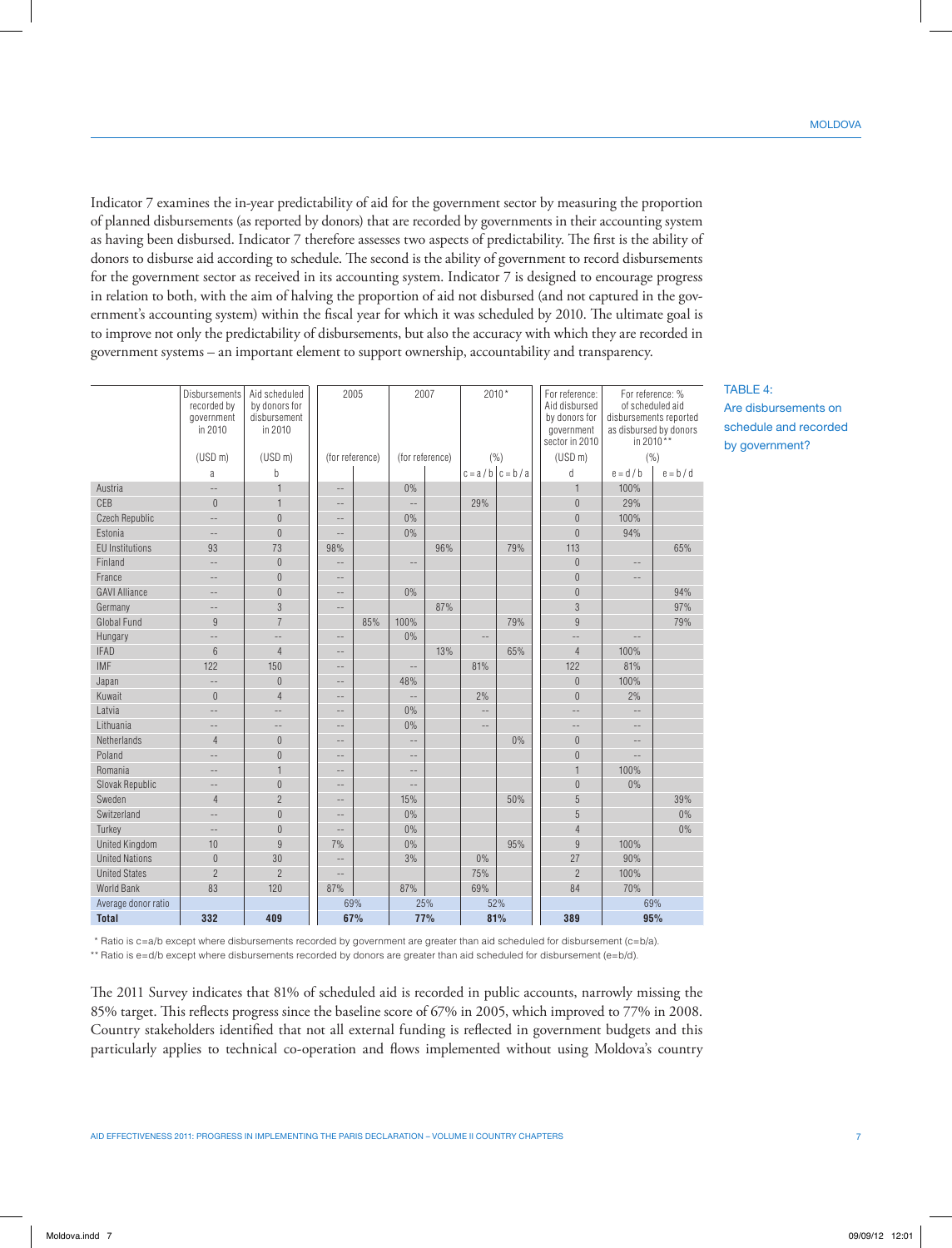headquarters. Other donors were able to provide disbursement schedules for up to three years in advance. Events such as the economic and financial crisis, changing politics in Moldova and the impact of government reform programmes have led to changing disbursement schedules. The Government of Moldova has been unifying reporting systems, standardising accounting practices and building capacity in order to make further progress.

financial management systems. For some donors this was related to centralised management of data by their

## **INDICATOR 4**

Co‑ordinating support to strengthen capacity Capacity constraints present significant challenges to development and poverty reduction efforts and their sustainability. These relate both to aid management capacities (the ability of the government to capture, co-ordinate and utilise aid flows more effectively) and also to broader capacities for the design and implementation of policies and service delivery.

Under the Paris Declaration donors committed to providing technical co-operation that is co-ordinated with partner country strategies and programmes. This approach aims to strengthen capacities while also responding to the needs of partner countries. Successful capacity development is led by the partner country.

Indicator 4 focuses on the extent to which donor technical co-operation (an important input into capacity development) is country-led and well co-ordinated. It captures the extent to which technical co-operation is aligned with objectives articulated by country authorities, whether country authorities have control over this assistance, and whether arrangements are in place to co-ordinate support provided by different donors. The Paris Declaration target is for 50% of technical co-operation flows to be implemented through co-ordinated programmes that are consistent with national development strategies by 2010.

|                        | Co-ordinated technical<br>co-operation | <b>Total technical</b><br>co-operation | 2005                     | 2007                     | 2010                     |
|------------------------|----------------------------------------|----------------------------------------|--------------------------|--------------------------|--------------------------|
|                        | (USD <sub>m</sub> )                    | (USD <sub>m</sub> )                    | (for reference)          | (for reference)          | ( %)                     |
|                        | a                                      | b                                      |                          |                          | $c = a/b$                |
| Austria                | $\overline{1}$                         | $\mathbf{1}$                           | 0%                       | 100%                     | 55%                      |
| CFB                    | $-$                                    | $-$                                    | $-$                      | $-$                      | $-$                      |
| Czech Republic         | $\Omega$                               | 3                                      | $-$                      | 28%                      | $0\%$                    |
| Estonia                | $\overline{0}$                         | $\overline{0}$                         | $-$                      | $0\%$                    | 84%                      |
| <b>EU</b> Institutions | 15                                     | 16                                     | $\overline{\phantom{a}}$ | $\qquad \qquad -$        | 90%                      |
| Finland                | $\overline{0}$                         | $\overline{0}$                         | $-$                      | $\equiv$ $\equiv$        | $\qquad \qquad -$        |
| France                 | $\overline{0}$                         | $\overline{0}$                         | $-$                      | $0\%$                    | $0\%$                    |
| <b>GAVI Alliance</b>   | $-$                                    | $\cdots$                               | $-$                      | $\equiv$ $\equiv$        | $\mathcal{L} =$          |
| Germany                | 3                                      | 4                                      | $\qquad \qquad -$        | 24%                      | 77%                      |
| Global Fund            | --                                     | $-$                                    | $-$                      | $\qquad \qquad -$        | $-$                      |
| Hungary                | $\cdots$                               | $\sim$ $\sim$                          | $\qquad \qquad -$        | $0\%$                    | $\mathcal{L} =$          |
| <b>IFAD</b>            | $\overline{0}$                         | $\overline{0}$                         | $\qquad \qquad -$        | $0\%$                    | 100%                     |
| <b>IMF</b>             | $\overline{0}$                         | $\overline{0}$                         | $\cdots$                 | $-\,-$                   | $\qquad \qquad -$        |
| Japan                  | $\overline{0}$                         | $\overline{0}$                         | 0%                       | 100%                     | 100%                     |
| Kuwait                 | $\overline{0}$                         | $\overline{0}$                         | $-$                      | $\overline{\phantom{a}}$ | $\frac{1}{2}$            |
| Latvia                 | $-\,-$                                 | $- \, -$                               | $\cdots$                 | 64%                      | $\overline{\phantom{m}}$ |
| Lithuania              | $-$                                    | $-$                                    | $-$                      | 25%                      | $-$                      |
| Netherlands            | $\overline{0}$                         | $\overline{0}$                         | 0%                       | $\qquad \qquad -$        | $\qquad \qquad -$        |
| Poland                 | $\overline{0}$                         | 1                                      | $\qquad \qquad -$        | $\qquad \qquad -$        | $0\%$                    |
| Romania                |                                        | 1                                      | $\cdots$                 | $\overline{\phantom{m}}$ | 100%                     |
| Slovak Republic        | $\overline{0}$                         | $\overline{0}$                         | $-$                      | $\overline{\phantom{m}}$ | $0\%$                    |
| Sweden                 | $\overline{4}$                         | $\overline{4}$                         | 100%                     | 20%                      | 100%                     |
| Switzerland            | 5                                      | 6                                      | 0%                       | 59%                      | 80%                      |
| Turkey                 | $\overline{0}$                         | $\overline{2}$                         | 0%                       | 7%                       | 0%                       |
| <b>United Kingdom</b>  | 5                                      | 5                                      | 84%                      | 99%                      | 100%                     |
| <b>United Nations</b>  | 17                                     | 24                                     | 100%                     | 92%                      | 70%                      |
| <b>United States</b>   | $\overline{0}$                         | 9                                      | 8%                       | 0%                       | $0\%$                    |
| World Bank             | 13                                     | 13                                     | 100%                     | 17%                      | 100%                     |
| <b>Total</b>           | 64                                     | 91                                     | 26%                      | 29%                      | 71%                      |

TABLE 5: How much technical co‑operation is co‑ordinated with country programmes?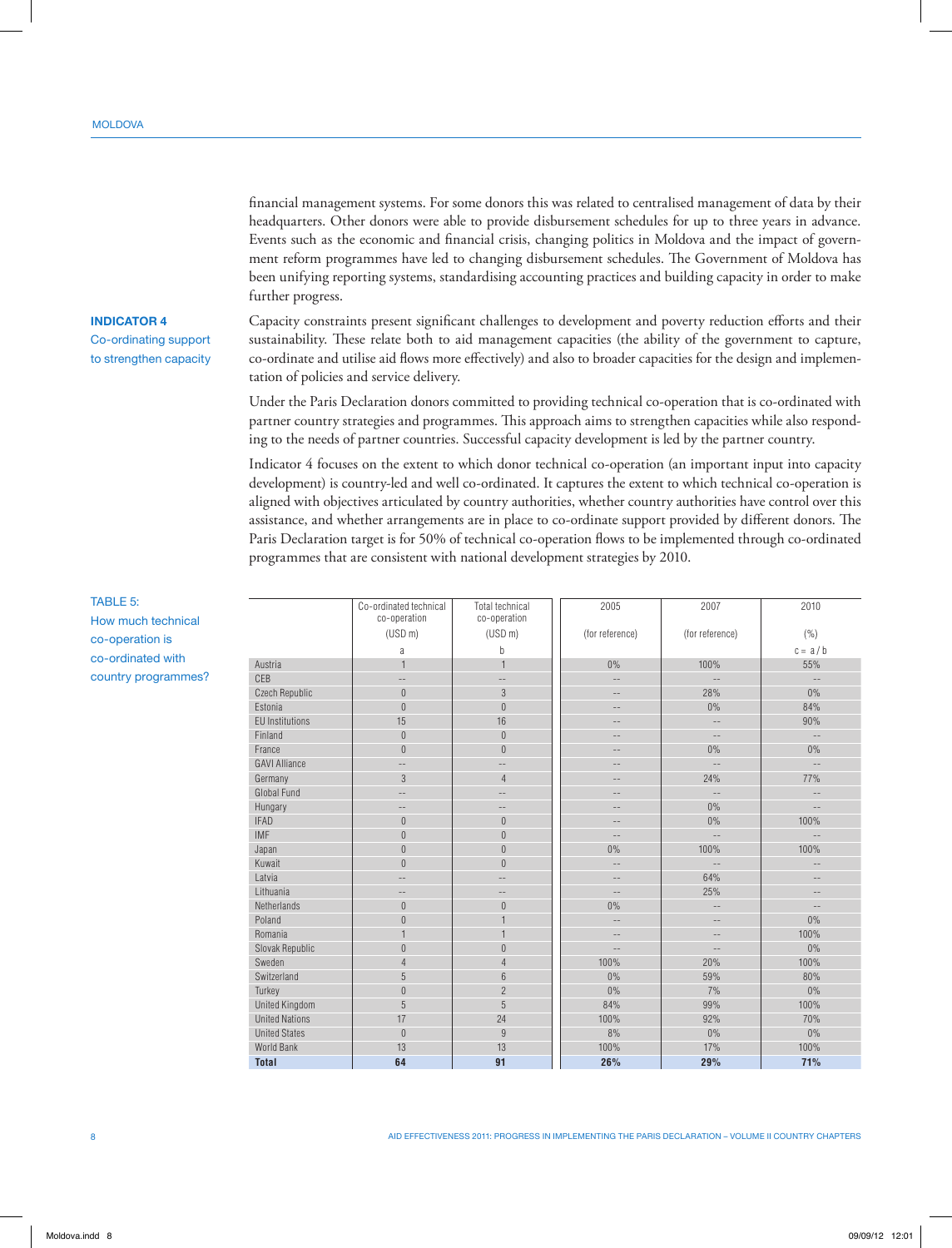Aid Effectiveness 2011: Progress in Implementing the Paris Declaration – Volume II Country Chapters 9

The co-ordination of technical co-operation in Moldova improved significantly from 26% in 2005 to 71% in 2010. This is 21%higher than the 2010 target of 50%. USD 64 million out of USD 91 million for technical co-operation was co-ordinated. This achievement is due to the high percentage of co-ordinated technical co-operation reported by the World Bank (100%), United Kingdom (100%), Sweden (100%), European Union Institutions (93%) and United Nations (71%) – the major donors of technical co-operation to Moldova. No national capacity building strategy exists in Moldova, and only some sector strategies have capacity building components. Only broad institutional reform programmes, such as the public financial management and central public administration have co-ordinated technical assistance. In many cases, national authorities do not have control over the technical assistance delivered. Stakeholders report that even for some joint assistance projects, donors do not adopt a unified approach. Since 2005, the government has developed several sector strategies on capacity development as part of the NDS. Sector councils have been established with the participation of donors and government representatives and non-state actors. Moldova has also launched a mapping exercise of donor presence, although the process is not yet complete for some sectors (*e.g.* the leading donor designation). With the new methodology of elaboration of the Plans for Strategic Development, further impetuous will be given for donors to follow more closely the specific needs of institutions for capacity building.

Donor use of a partner country's established institutions and systems increases aid effectiveness by strengthening the government's long-term capacity to develop, implement and account for its policies to both its citizens and its parliament. The Paris Declaration commits donors to increase their use of country systems that are of sufficient quality, and to work with partner countries to strengthen systems that are currently weak. Indicator 5 is directly linked to indicator 2 on the quality of public financial management (PFM) and procurement systems.

Indicator 5a measures the extent to which donors use partner country PFM systems when providing funding for the government sector. It measures the volume of aid that uses partner country PFM systems (budget execution, financial reporting and auditing) as a proportion of total aid disbursed for the government sector. The 2010 target is set relative to indicator 2a on the quality of PFM systems. For partner countries with a score of 5 or above on indicator 2a scale the target is for a two-thirds reduction in the proportion of aid to the public sector not using the partner country's PFM systems. For partner countries with a score between 3.5 and 4.5 on indicator 2a, the target is a one-third reduction in the proportion of aid to the public sector not using partner country's PFM systems. There is no target for countries scoring less than 3.5.

In 2010, 70% of aid used Moldova's PFM systems. This is 20%above the target for 2010 and reflects steady progress over the past five years from 25% as the baseline in 2005. This is a result of the increased level of assistance directed by the main donors who traditionally provide finances through direct budget support, rather than an overall change in the donor communities approach towards the use of country systems. According to the data provided, five donors are using Moldova's PFM system for over 60% of their funds in 2010. The use of the country public financial management systems by the majority of donors still remains a challenge. Several donors (IMF, EU Institutions, DFID, World Bank) only use Moldova's PFM systems for direct budget support with the rest of their support still outside the country public financial management systems. Stakeholders report that progress has been made with internal audit, external audit, financial management, informational systems and budget preparation methodologies, and that these are at an advanced level of implementation, contributing to increased trust among donors in the national system.

Indicator 5b follows a similar graduated target to indicator 5a which is set relative to Indicator 2b on the quality of procurement systems. For partner countries with a procurement score of 'A', a two-thirds reduction in the proportion of aid for the public sector not using the country's procurement systems and for partner countries with a procurement score of 'B' to reduce the gap by one-third.

**INDICATOR 5** Using country systems

## **INDICATOR 5a** Use of country public financial management systems

**INDICATOR 5b** Use of country procurement systems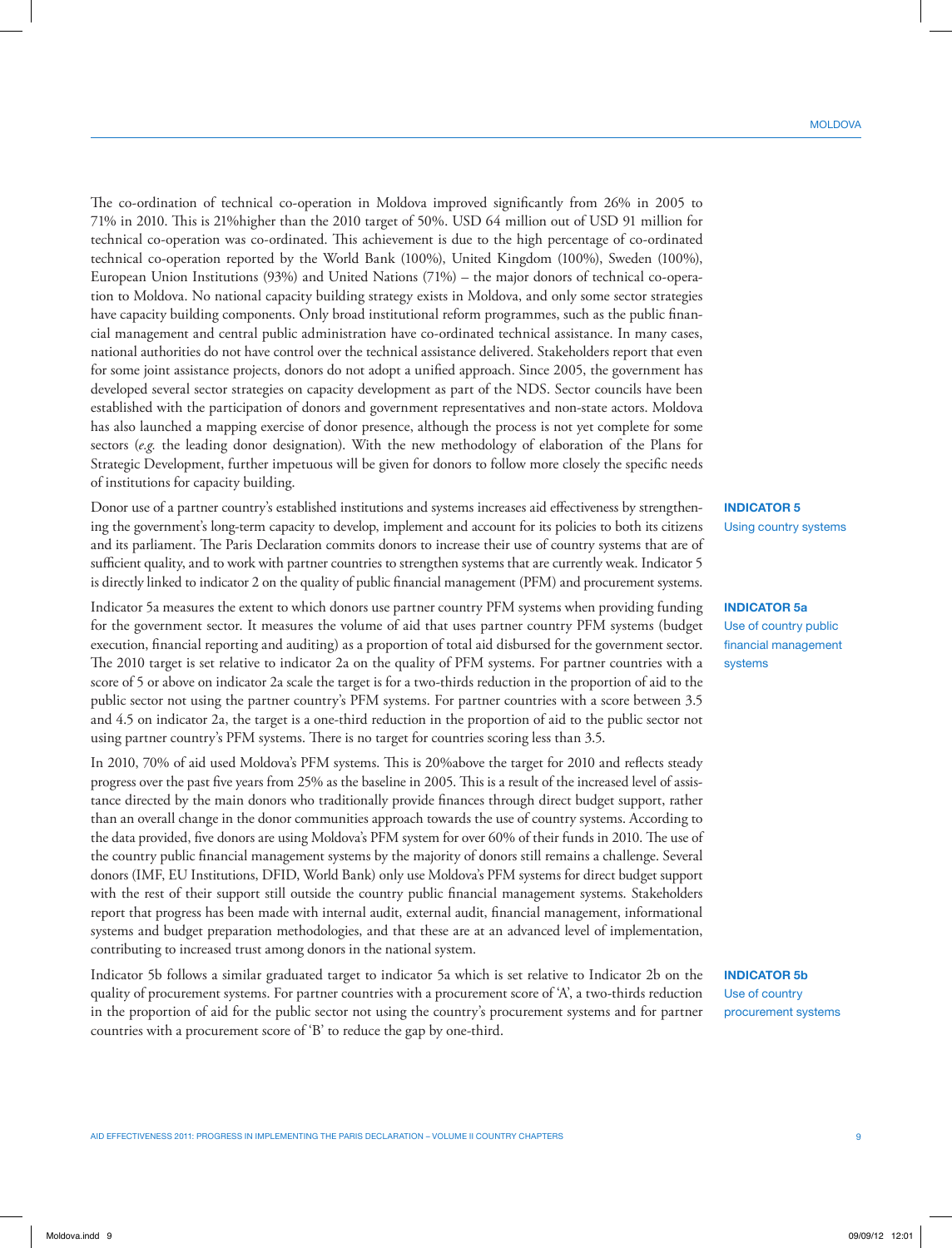## **MOLDOVA**

TABLE 6: How much aid for the government sector uses country systems?

|                        | Aid                                                                                                                |                     |                          |                     | Public financial management     |                          |                 |                          | Procurement       |                                   |                          |
|------------------------|--------------------------------------------------------------------------------------------------------------------|---------------------|--------------------------|---------------------|---------------------------------|--------------------------|-----------------|--------------------------|-------------------|-----------------------------------|--------------------------|
|                        | disbursed by<br>Budget<br>Financial<br>Auditing<br>2005<br>2007<br>donors for<br>execution reporting<br>government |                     |                          |                     | 2010                            | Proc.<br>systems         | 2005            | 2007                     | 2010              |                                   |                          |
|                        | sector                                                                                                             |                     |                          |                     |                                 |                          |                 |                          |                   |                                   |                          |
|                        | (USD <sub>m</sub> )                                                                                                | (USD <sub>m</sub> ) | (USD <sub>m</sub> )      | (USD <sub>m</sub> ) | (for reference) (for reference) |                          | (%)             | (USD <sub>m</sub> )      |                   | (for reference)   (for reference) | (%)                      |
|                        | a                                                                                                                  | h                   | C                        | d                   |                                 |                          | avg(b,c,d)/a    | e                        |                   |                                   | e/a                      |
| Austria                | 1                                                                                                                  | $\overline{0}$      | $\theta$                 | $\theta$            | 0%                              | 0%                       | 1%              | $\theta$                 | $0\%$             | $\overline{\phantom{a}}$          | 4%                       |
| CFB                    | $\overline{0}$                                                                                                     | $-$                 | $-$                      | $-$                 | $-$                             | $-$                      | $\frac{1}{2}$   | $\mathcal{L} =$          | $-$               | $-$                               | $\overline{\phantom{a}}$ |
| <b>Czech Republic</b>  | $\overline{0}$                                                                                                     | $\overline{0}$      | $\theta$                 | $\theta$            | $-$                             | 0%                       | 0%              | $\Omega$                 | $-$               | $\qquad \qquad -$                 | 89%                      |
| Estonia                | $\overline{0}$                                                                                                     | $\overline{0}$      | $\theta$                 | $\Omega$            | $-$                             | 0%                       | $0\%$           | $\overline{0}$           | $-$               | $\qquad \qquad -$                 | 0%                       |
| <b>EU Institutions</b> | 113                                                                                                                | 111                 | 111                      | 111                 | 100%                            | 100%                     | 98%             | 111                      | 100%              | 100%                              | 98%                      |
| Finland                | $\boldsymbol{0}$                                                                                                   | $\mathbf{0}$        | $\overline{0}$           | $\theta$            | $\overline{\phantom{a}}$        | $\overline{a}$           | $\mathcal{L} =$ | $\theta$                 | $-$               | $\qquad \qquad -$                 | $\overline{\phantom{a}}$ |
| France                 | $\mathbf 0$                                                                                                        | $\boldsymbol{0}$    | $\theta$                 | $\overline{0}$      | $-$                             | 0%                       | --              | $\overline{0}$           | $-$               | --                                | $\overline{\phantom{a}}$ |
| <b>GAVI Alliance</b>   | $\mathbf 0$                                                                                                        | $-\,-$              | $-\,-$                   | --                  | $-\,-$                          | 35%                      | $-$             | 44                       | 40%               | 60%                               | $-\,-$                   |
| Germany                | 3                                                                                                                  | $\overline{0}$      | $\Omega$                 | $\theta$            | $-$                             | 100%                     | 0%              | $\overline{0}$           | $-$               | 100%                              | 0%                       |
| Global Fund            | $\overline{9}$                                                                                                     | $\overline{0}$      | 9                        | $\overline{0}$      | 0%                              | 0%                       | 33%             | $\overline{0}$           | 0%                | $\overline{\phantom{a}}$          | 0%                       |
| Hungary                | $\qquad \qquad -$                                                                                                  | $-$                 | $-$                      | $-$                 | $-$                             | 0%                       | $-$             | $\equiv$ $\equiv$        | $-$               | $-$                               | $-\,-$                   |
| <b>IFAD</b>            | $\overline{4}$                                                                                                     | $\overline{0}$      | $\theta$                 | $\Omega$            | $\qquad \qquad -$               | 0%                       | 0%              | $\Omega$                 | $ -$              | $\qquad \qquad -$                 | 0%                       |
| <b>IMF</b>             | 122                                                                                                                | 122                 | 122                      | 122                 | $-$                             | $\overline{a}$           | 100%            | 122                      | $-$               | --                                | 100%                     |
| Japan                  | $\boldsymbol{0}$                                                                                                   | $\mathbf{0}$        | $\overline{0}$           | $\bf 0$             | 0%                              | 33%                      | 0%              | $\overline{0}$           | 0%                | 33%                               | 0%                       |
| Kuwait                 | $\overline{0}$                                                                                                     | $\overline{0}$      | $\overline{0}$           | $\theta$            | $\qquad \qquad -$               | $\qquad \qquad -$        | 0%              | $\overline{0}$           | $-$               | $-$                               | $0\%$                    |
| Latvia                 | --                                                                                                                 | $-\,-$              | $\overline{\phantom{m}}$ | $-$                 | $-\,-$                          | 8%                       | $-$             | $\overline{\phantom{a}}$ | $\qquad \qquad -$ | 1%                                | $-\,-$                   |
| Lithuania              | $\qquad \qquad -$                                                                                                  | $-\,-$              | $\overline{\phantom{a}}$ | $- -$               | $-\,-$                          | 0%                       | $- -$           | $\overline{\phantom{m}}$ | $-\,-$            | 100%                              | $-\,-$                   |
| Netherlands            | $\theta$                                                                                                           | $\boldsymbol{0}$    | $\theta$                 | $\theta$            | $\sim$ $\sim$                   | $\frac{1}{2}$            | 44              | $\overline{0}$           | $-$               | $-$                               | $-$                      |
| Poland                 | $\mathbf 0$                                                                                                        | $\boldsymbol{0}$    | $\theta$                 | $\theta$            | $\qquad \qquad -$               | $-$                      | --              | $\overline{0}$           | $\overline{a}$    | $\qquad \qquad -$                 | $-\,-$                   |
| Romania                | $\mathbf{1}$                                                                                                       | $\mathbf{1}$        | $\mathbf{1}$             | $\overline{1}$      | $\qquad \qquad -$               | $-$                      | 91%             | $\mathbf{1}$             | $\overline{a}$    | $-\,-$                            | 91%                      |
| Slovak Republic        | $\overline{0}$                                                                                                     | $\overline{0}$      | $\Omega$                 | $\theta$            | $-$                             | $\overline{\phantom{a}}$ | $\overline{a}$  | $\Omega$                 | $\overline{a}$    | $\overline{a}$                    | $\overline{\phantom{a}}$ |
| Sweden                 | 5                                                                                                                  | $\overline{0}$      | $\overline{2}$           | $\overline{2}$      | 0%                              | 29%                      | 26%             | $\overline{2}$           | 0%                | 11%                               | 39%                      |
| Switzerland            | 5                                                                                                                  | $\overline{0}$      | $\Omega$                 | $\theta$            | $\qquad \qquad -$               | 0%                       | 0%              | $\overline{0}$           | $-\,-$            | $- -$                             | 3%                       |
| Turkey                 | $\overline{4}$                                                                                                     | $\boldsymbol{0}$    | $\theta$                 | $\theta$            | 0%                              | 0%                       | 0%              | $\theta$                 | 0%                | $\overline{\phantom{m}}$          | $0\%$                    |
| <b>United Kingdom</b>  | $\overline{9}$                                                                                                     | 9                   | 9                        | $\theta$            | 7%                              | 0%                       | 67%             | $\overline{2}$           | 10%               | $-$                               | 25%                      |
| <b>United Nations</b>  | 27                                                                                                                 | $\overline{2}$      | $\theta$                 | $\theta$            | 0%                              | 3%                       | 3%              | $\overline{2}$           | 0%                | $\qquad \qquad -$                 | 6%                       |
| <b>United States</b>   | $\overline{2}$                                                                                                     | $\overline{2}$      | $\overline{2}$           | $\overline{2}$      | 0%                              | 0%                       | 100%            | $\overline{2}$           | 0%                | $\qquad \qquad -$                 | 100%                     |
| <b>World Bank</b>      | 84                                                                                                                 | 25                  | 25                       | 28                  | 0%                              | 29%                      | 32%             | 34                       | 0%                | 29%                               | 41%                      |
| <b>Total</b>           | 389                                                                                                                | 272                 | 281                      | 266                 | 25%                             | 41%                      | 70%             | 276                      | 25%               | 39%                               | 71%                      |

Seventy\_one percent of aid now makes use of Moldova's national procurement system, a substantial increase on the 25% recorded in 2005 and 39% in 2008. As with the use of Moldova's PFM systems, the improvement in the use of the national procurement system are mainly based on increased support from several donors providing direct budget support. For projects which are not funded through budget support, the national procurement system is generally not used. The reviews of national procurement systems by some donors (such as the World Bank, SIDA and UN agencies) and the self assessment by the national authorities (rating at a "C" score) have been followed by the increased use of national procurement systems and the decision to support the system's improvement (*e.g.* through the introduction of an e-procurement system).

#### **INDICATOR 6**

Avoiding parallel implementation structures

When providing development assistance, some donors establish dedicated project management units or implementation units (PIUs) – to support development projects or programmes. A PIU is said to be "parallel" when it is created by the donor and operates outside existing country institutional and administrative structures. In the short term, parallel PIUs can play a useful role in establishing good practice and promoting effective project management. However, in the long run, parallel PIUs often tend to undermine national capacity development efforts, distort salaries and weaken accountability for development.

To make aid more effective, the Paris Declaration encourages donors to "avoid, to the maximum extent possible, creating dedicated structures for day-to-day management and implementation of aid-financed projects and programmes." Indicator 6 counts the number of parallel PIUs being used in partner countries. The target is to reduce by two-thirds the number of parallel PIUs in each partner country between 2005 and 2010.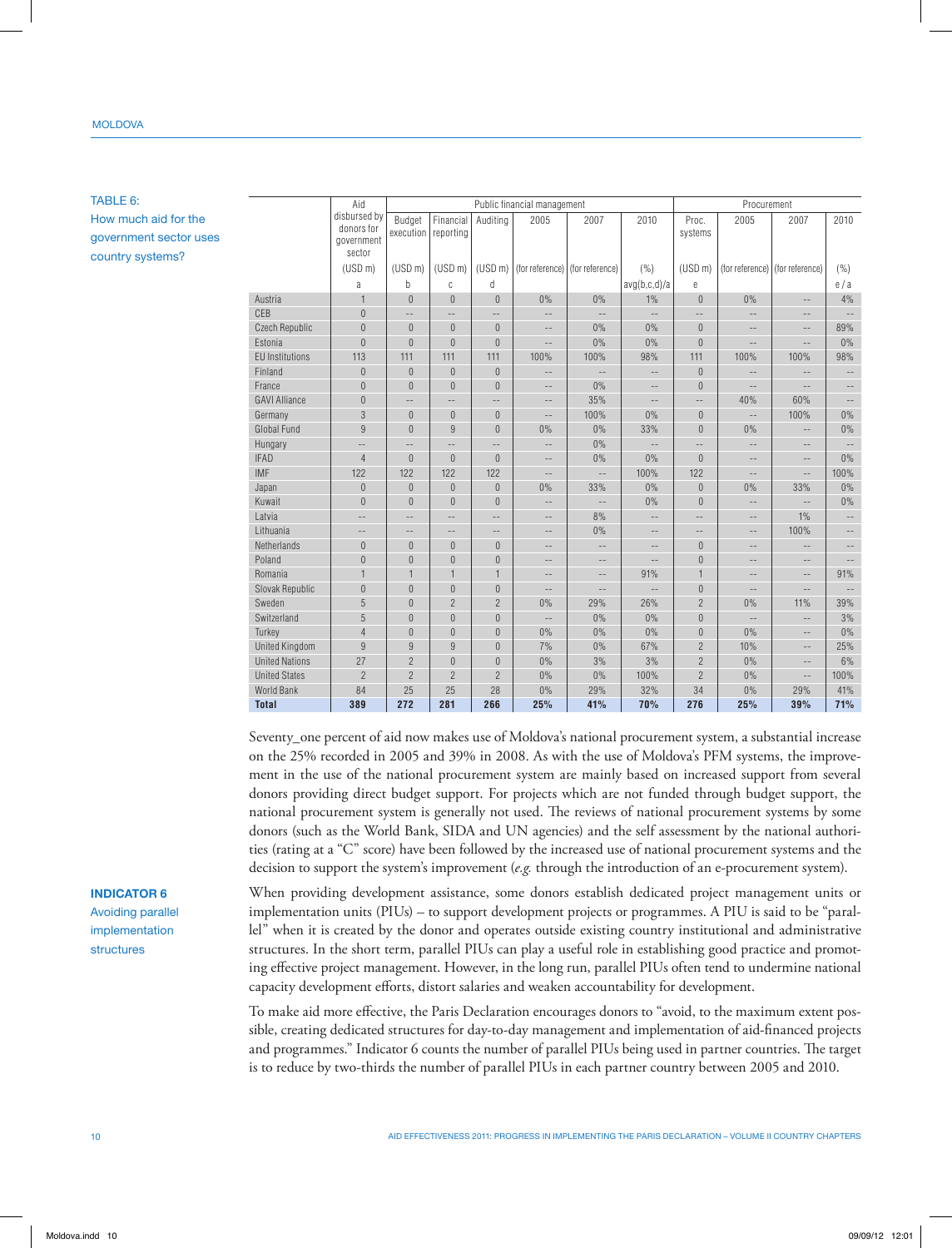**United Kingdom** 

TABLE 7: How many PIUs are parallel to country structures?

2010 (units)

number of parallel PIUs is diminishing, their reclassification from parallel PIUs to integrated does not coincide with a change in their essential function as many of them retain the same procedural characteristics. Aid is "tied" when restrictions are placed on the countries that goods and services may be purchased from, typically including the donor country and/or another narrowly specified group of countries. Untied aid not only improves value for money and decreases administrative burdens, but also supports the use of local resources, country systems and the harmonisation of donor support provided through pooled or joint aid instruments and approaches. Data on the extent to which aid is tied are based on voluntary self-reporting by donors that are members of the OECD's Development Assistance Committee (DAC). The Paris Declaration target is to continue progress towards untying all aid between 2005 and 2010. **INDICATOR 8**

Parallel PIUs

2007 (for reference)

2005 (for reference)

Austria 0 0 1 CEB -- -- -- Czech Republic and the contract of the contract of the contract of the contract of the contract of the contract of the contract of the contract of the contract of the contract of the contract of the contract of the contrac Estonia -- 0 1 EU Institutions | -- | 10 | C Finland -- -- 0 France -- 0 0 GAVI Alliance -- 0 -- Germany -- 0 0 Global Fund 0 0 0 Hungary -- 0 -- IFAD -- 1 1 IMF -- -- 0 Japan 1 2 0 Kuwait -- -- 0 Latvia -- 0 -- Lithuania -- 0 -- Netherlands | 0 | -- | C Poland -- -- 0 Romania -- -- 0 Slovak Republic Contract Contract Contract Contract Contract Contract Contract Contract Contract Contract Contract Contract Contract Contract Contract Contract Contract Contract Contract Contract Contract Contract Contract Sweden 6 4 0 Switzerland 0 0 5 Turkey | 0 | 1 | C

The number of parallel PIUs in 2010 was registered at 18, four more than the 2010 target. Since 2005 the number of parallel PIUs created by donors in Moldova has significantly reduced, compared to 43 in 2005 and 59 in 2008. During the last few years the integration of many activities into the existing frameworks, has been a joint effort between donors and implementing institutions. Many donors are trying to reduce their reliance on parallel PIUs by integrating their functions into the appropriate ministries. However, donors often still maintain the authority to appoint staff members and provide higher salaries than those of civil service personnel. This can undermine national capacity building efforts and create tension within ministries. There are different opinions on the interpretation of parallel PIUs; while the government notes that although the

United Nations | 11 | 14 | 7 United States | 13 | 0 | C World Bank 14 14 14 15 16 16 16 17 18 18 18 19 19 19 19 19 19 19 19 19 19 10 11 11 11 11 11 11 11 11 11 11 11 **Total 43 59 18**

Untying aid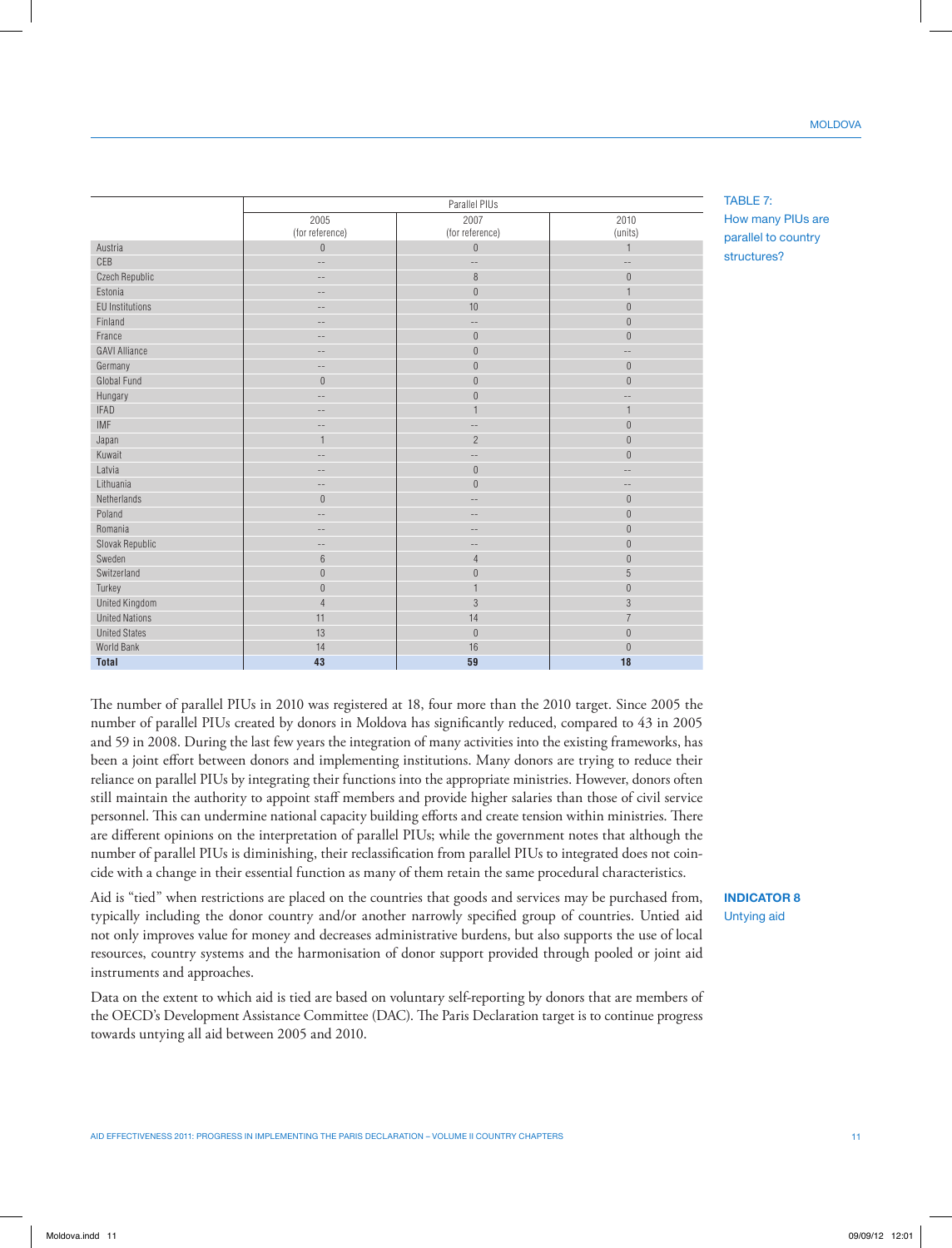## **MOLDOVA**

## TABLE 8: How much bilateral aid is untied?

|                       | TULUI DIIULUIUI UIU UJ<br>reported to the DAC<br>in 2009 | onnoù aiu | LUUU<br>(for reference) | <b>LUUI</b><br>(for reference) | Undro or untrou aru |
|-----------------------|----------------------------------------------------------|-----------|-------------------------|--------------------------------|---------------------|
| Austria               | 2.2                                                      | 1.8       | 7%                      | 92%                            | 83%                 |
| Belgium               | 0.0                                                      | 0.0       | 100%                    | 100%                           | 100%                |
| <b>Denmark</b>        | 0.2                                                      | 0.2       |                         | $\qquad \qquad -$              | 100%                |
| Finland               | 0.2                                                      | 0.2       | 100%                    |                                | 100%                |
| France                | 0.2                                                      | 0.2       | 100%                    | 17%                            | 100%                |
| Germany               | 0.0                                                      | 0.0       | $0\%$                   | 99%                            |                     |
| Greece                | 0.1                                                      | 0.1       | 100%                    | $0\%$                          | 95%                 |
| Ireland               | 0.0                                                      | 0.0       | 100%                    | 100%                           |                     |
| Italy                 | 0.8                                                      | 0.1       | $\qquad \qquad -$       | 54%                            | 7%                  |
| Japan                 | 2.0                                                      | 2.0       | 100%                    | 100%                           | 100%                |
| Luxembourg            | 0.3                                                      | 0.3       | 100%                    | 100%                           | 100%                |
| Netherlands           | 0.3                                                      | 0.2       | 100%                    | 98%                            | 81%                 |
| Norway                | 0.2                                                      | 0.2       | 100%                    | 100%                           | 100%                |
| Portugal              | 0.0                                                      | 0.0       | $-$                     | 100%                           | $\qquad \qquad -$   |
| Spain                 | 0.1                                                      | 0.0       | $0\%$                   | $0\%$                          | $0\%$               |
| Sweden                | 18.9                                                     | 18.9      | 100%                    | 100%                           | 100%                |
| Switzerland           | 1.6                                                      | 1.6       | 100%                    | 92%                            | 100%                |
| <b>United Kingdom</b> | 1.6                                                      | 1.6       | 100%                    | 100%                           | 100%                |
| <b>United States</b>  | 19.1                                                     | 10.5      | $0\%$                   | 53%                            | 55%                 |
| <b>Total</b>          | 48                                                       | 38        | 81%                     | 81%                            | 80%                 |

Untied aid 2005

 $2007$ 

Share of untied aid

חו

*Source:* OECD Creditor Reporting System.

Total bilateral aid as

The proportion of untied bilateral aid in 2009 was 80%. Based on the data from previous years (81% in 2005 and 81% in 2007) this represents a minor setback on the 2010 target goal which was reached in 2007. The majority of donors to Moldova untied all their aid, with the notable exceptions of the United States, Spain, the Netherlands, Italy and Austria.

#### **CONDITIONALITY**

Regarding other conditionalities, Moldova faces challenges in making public all conditions linked to disbursement at the country level. Different donors are using different conditions in relation to budget support and there is limited discussion of a co-ordinated/single conditionality framework. Donors generally specify an extensive number of conditions and country stakeholders feel that donor's actions and implementation deadlines are somewhat vague. Stakeholders report that conditionalities are imposed without an evaluation of the national capacities and financial possibilities for implementation. However the government has managed to ensure a common list of conditionalities which is in line with NDS objectives. Some first steps are being made by making public the agreements which include conditionalities for disbursements signed between Moldova and donors.  $\blacksquare$ 

## **HARMONISATION**

POOR CO-ORDINATION OF AID increases the cost to both donors and partner countries and significantly reduces the real value of aid. Harmonisation of aid delivery procedures and the adoption of common arrangements help reduce duplication of effort and lower the transaction costs associated with aid management. The Paris Declaration focuses on two dimensions of aid as a proxy for assessing overall harmonisation: the use of common arrangements within programme-based approaches (PBAs) and the extent to which donors and partner countries conduct joint missions and co-ordinate analytic work.

Aid effectiveness is enhanced when donors use common arrangements to manage and deliver aid in support of partner country priorities. A good mechanism for aid co-ordination can be described as one that has shared objectives and integrates the various interests of stakeholders. Indicator 9 assesses the degree to which donors

**INDICATOR 9** Using common arrangements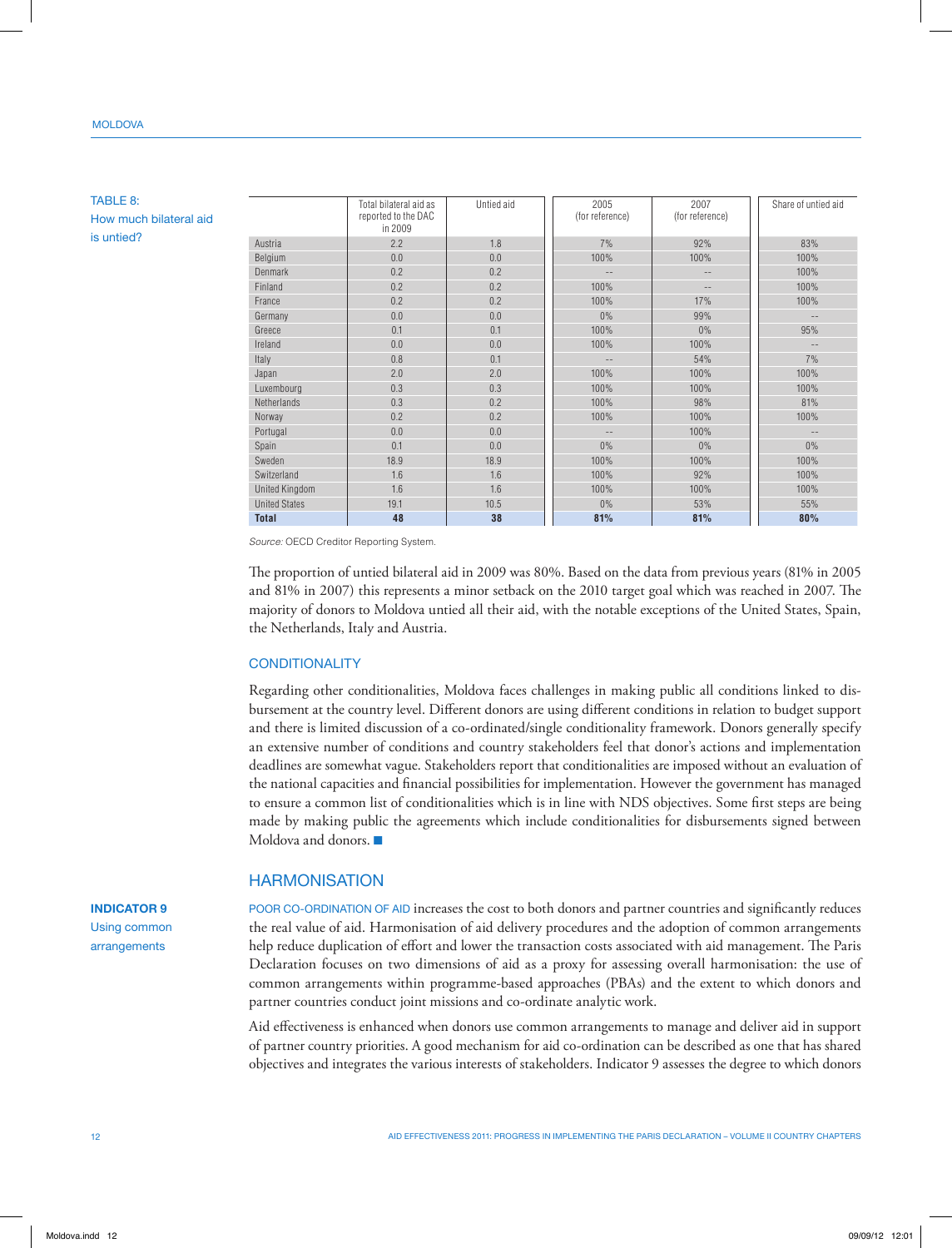work together – and with partner governments and organisations – by measuring the proportion of total ODA disbursed within programme-based approaches (PBAs). In practice, there are many different approaches and modalities which can use PBAs and harmonisation takes place at various levels.

At one level, the partner country is responsible for defining clear, country-owned programmes (*e.g.* a sector programme or strategy) and establishing a single budgetary framework that captures all resources (both domestic and external). At another level, donors are responsible for taking steps to use local systems for programme design and implementation, financial management, monitoring and evaluation. Finally, partner countries and donors are jointly responsible for donor co-ordination and harmonisation of donor procedures. The 2010 target is that two-thirds of aid flows are provided in the context of PBAs.

|                        |                     | Programme-based approaches |                     | Total aid           | 2005                     | 2007                     | 2010              |
|------------------------|---------------------|----------------------------|---------------------|---------------------|--------------------------|--------------------------|-------------------|
|                        | Budget support      | Other PBAs                 | Total               | disbursed           |                          |                          |                   |
|                        | (USD <sub>m</sub> ) | (USD <sub>m</sub> )        | (USD <sub>m</sub> ) | (USD <sub>m</sub> ) | (for reference)          | (for reference)          | (%)               |
|                        | a                   | b                          | $c = a + b$         | d                   |                          |                          | $e = c / d$       |
| Austria                | $\overline{0}$      | $\overline{0}$             | $\overline{0}$      | $\overline{2}$      | 0%                       | 50%                      | $0\%$             |
| CEB                    | $-$                 | $-$                        | $\overline{a}$      | $\overline{0}$      |                          | $\equiv$ $\equiv$        |                   |
| <b>Czech Republic</b>  | $\theta$            | $\theta$                   | $\overline{0}$      | 3                   | $-\,-$                   | 0%                       | 0%                |
| Estonia                | $\theta$            | $\theta$                   | $\overline{0}$      | $\overline{0}$      | $\sim$ $-$               | 0%                       | 0%                |
| <b>EU Institutions</b> | 41                  | 1                          | 42                  | 125                 | 59%                      | 64%                      | 34%               |
| Finland                | $\theta$            | $\overline{0}$             | $\overline{0}$      | $\theta$            | $-\,-$                   | $\overline{\phantom{a}}$ | 0%                |
| France                 | $\boldsymbol{0}$    | $\overline{0}$             | $\overline{0}$      | $\overline{0}$      | $\sim$ $-$               | 0%                       | 0%                |
| <b>GAVI Alliance</b>   | --                  | $\overline{0}$             | $\overline{0}$      | $\overline{0}$      | 40%                      | 60%                      | 100%              |
| Germany                | $\overline{0}$      | $\overline{0}$             | $\overline{0}$      | $\overline{4}$      | $\overline{\phantom{m}}$ | 49%                      | 0%                |
| Global Fund            | $\mathbf{0}$        | 18                         | 18                  | 18                  | 0%                       | 0%                       | 100%              |
| Hungary                | $-$                 | Ц.                         | $\qquad \qquad -$   | $\overline{a}$      | $\bar{ }$                | 0%                       | $-$               |
| <b>IFAD</b>            | $\overline{0}$      | $\overline{4}$             | $\overline{4}$      | $\overline{4}$      | $\qquad \qquad -$        | 0%                       | 100%              |
| <b>IMF</b>             | 122                 | $\Omega$                   | 122                 | 122                 | $-\,-$                   |                          | 100%              |
| Japan                  | $\boldsymbol{0}$    | $\theta$                   | $\overline{0}$      | 1                   | 0%                       | 47%                      | 0%                |
| Kuwait                 | $\mathbf{0}$        | $\theta$                   | $\overline{0}$      | $\overline{0}$      | $\overline{\phantom{a}}$ | $\mathbb{L}^{\perp}$     | 0%                |
| Latvia                 | $-$                 | $-$                        | $-$                 | $-$                 | $-\,-$                   | 0%                       | $\cdots$          |
| Lithuania              | --                  | $- \, -$                   | $- -$               | $--$                | $-\,-$                   | 0%                       | $\qquad \qquad -$ |
| Netherlands            | $\mathbf{0}$        | $\theta$                   | $\overline{0}$      | $\overline{0}$      | 0%                       | $\sim$ $\sim$            | $\sim$            |
| Poland                 | $\mathbf{0}$        | $\theta$                   | $\overline{0}$      | $\overline{1}$      | $\qquad \qquad -$        | $\qquad \qquad -$        | 0%                |
| Romania                | $\overline{0}$      | $\overline{0}$             | $\overline{0}$      | 1                   | $-\,-$                   | $\qquad \qquad -$        | 0%                |
| Slovak Republic        | $\boldsymbol{0}$    | $\theta$                   | $\overline{0}$      | $\overline{0}$      | $\qquad \qquad -$        |                          | 0%                |
| Sweden                 | $\theta$            | 3                          | 3                   | 8                   | 0%                       | 36%                      | 40%               |
| Switzerland            | $\overline{0}$      | $\overline{0}$             | $\overline{0}$      | $\overline{7}$      | 0%                       | 0%                       | 0%                |
| Turkey                 | $\Omega$            | $\overline{0}$             | $\Omega$            | $\overline{4}$      | 0%                       | 0%                       | 0%                |
| <b>United Kingdom</b>  | 9                   | 5                          | 15                  | 15                  | 10%                      | 0%                       | 99%               |
| <b>United Nations</b>  | $\theta$            | $\theta$                   | $\overline{0}$      | 27                  | 0%                       | 0%                       | 1%                |
| <b>United States</b>   | $\theta$            | $\theta$                   | $\overline{0}$      | 22                  | 0%                       | 0%                       | 0%                |
| World Bank             | 25                  | $\Omega$                   | 25                  | 84                  | 0%                       | 30%                      | 30%               |
| <b>Total</b>           | 197                 | 32                         | 230                 | 448                 | 16%                      | 30%                      | 51%               |

TABLE 9: How much aid is programme based?

According to 2010 data, 51% of aid to Moldova made use of PBAs. This is not enough to meet the 2010 target of 66%, however, it does reflect substantial progress when compared to the 2005 baseline of 16%. Five donors account for almost 100% of the aid disbursed using PBAs. Excluding the IMF, of the two remaining major donors, EU Institutions and World Bank, only 34% and 30% of their aid respectively used PBAs. The majority of PBA support is direct budget support, with a small proportion of sector support. Stakeholders reported that the main constraint in channelling development assistance through PBAs is achieving sufficient commitment between the partners (both donors and public authorities) for co-ordinated support (based on co-operation in implementing national development programmes, strategies, sector programmes etc.). In practice, even if the assistance received from a donor supports a national programme, use of the budgetary systems, reporting, financial management, and procurement systems remain individualised for each donor.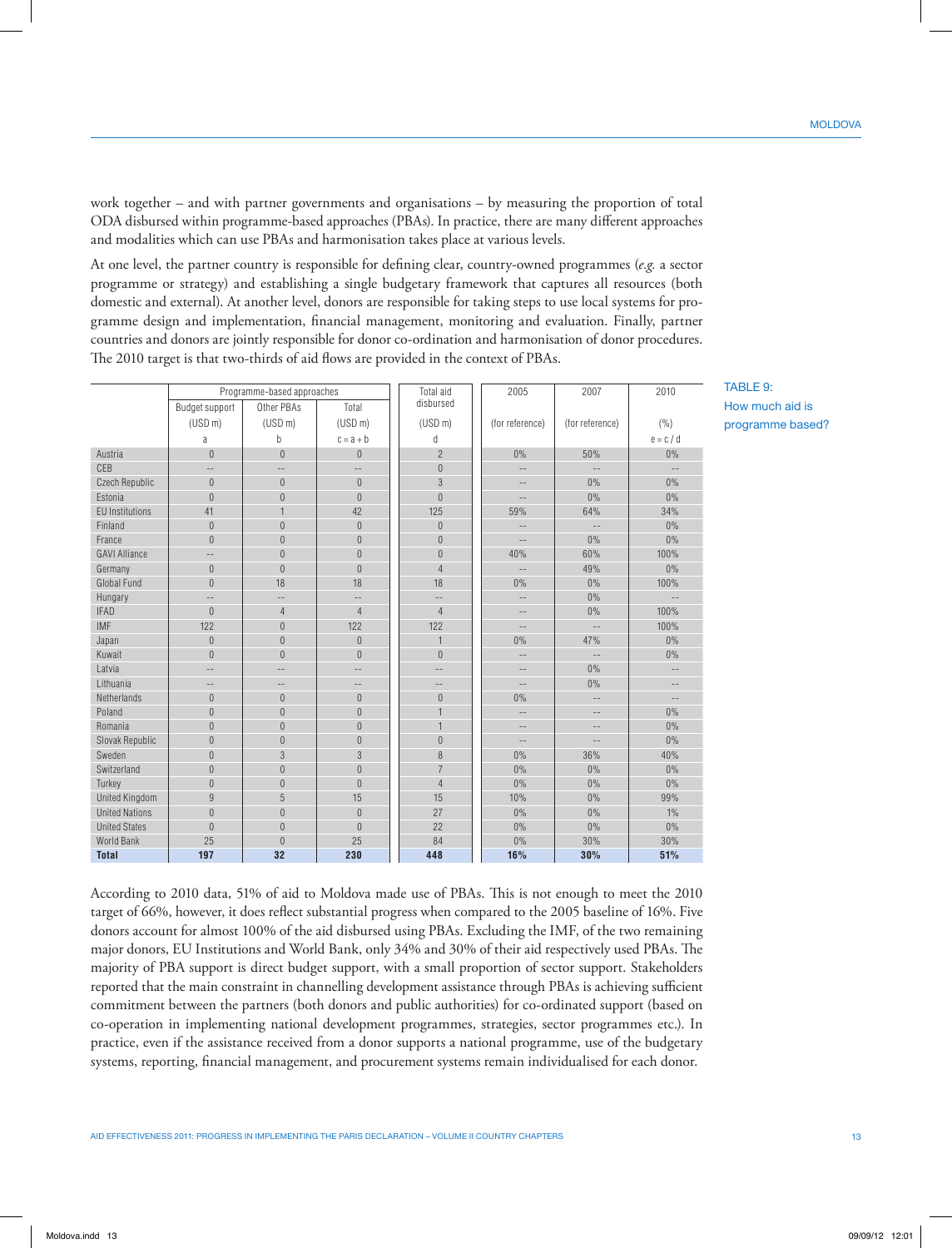# **INDICATOR 10a**\*

Joint missions

TABLE 10: How many donor missions are co‑ordinated?

A common complaint of partner countries is that donors make too many demands on their limited resources: country authorities spend too much time meeting with donor officials and responding to their many requests. The Paris Declaration recognises that donors have a responsibility to ensure that, to the greatest extent possible, the missions and analytical work they commission are undertaken jointly – *i.e.* that the burden of such work is shared. The 2010 target is that 40% of donor missions to the field are conducted jointly.

|                        | Co-ordinated donor<br>missions | Total donor missions | 2005                     | 2007*             | 2010              |
|------------------------|--------------------------------|----------------------|--------------------------|-------------------|-------------------|
|                        | (missions)                     | (missions)           | (for reference)          | (for reference)   | ( %)              |
|                        | a                              | b                    |                          |                   | $c = a/b$         |
| Austria                | $\overline{2}$                 | $\overline{2}$       | 100%                     | $0\%$             | 100%              |
| CEB                    | $\overline{a}$                 | $\overline{a}$       | $\overline{\phantom{a}}$ | $\overline{a}$    | $-$               |
| <b>Czech Republic</b>  | 13                             | 16                   | $-$                      | 0%                | 81%               |
| Estonia                | $\theta$                       | $\mathbf{1}$         | $-\,-$                   | 100%              | 0%                |
| <b>EU Institutions</b> | 13                             | 35                   | 5%                       | $\qquad \qquad -$ | 37%               |
| Finland                | $\theta$                       | $\mathbf{1}$         | $\overline{a}$           | $\frac{1}{2}$     | 0%                |
| France                 | $\theta$                       | $\boldsymbol{0}$     | 58%                      | $0\%$             | $-$               |
| <b>GAVI Alliance</b>   | $\theta$                       | $\bf 0$              | $\overline{a}$           | $\sim$            | $-$               |
| Germany                | $\theta$                       | 3                    | $\sim$                   | 60%               | $0\%$             |
| Global Fund            | $\overline{1}$                 | $\overline{2}$       | 0%                       | 0%                | 50%               |
| Hungary                | $-$                            | $- -$                | $\overline{a}$           | 0%                | $\qquad \qquad -$ |
| <b>IFAD</b>            | $\theta$                       | $\overline{2}$       | $\qquad \qquad -$        | $\overline{a}$    | 0%                |
| <b>IMF</b>             | $\bf 0$                        | 10                   | $\qquad \qquad -$        | $\qquad \qquad -$ | 0%                |
| Japan                  | $\theta$                       | $\overline{2}$       | 0%                       | 0%                | 0%                |
| Kuwait                 | $\theta$                       | $\overline{0}$       | $-$                      | $\qquad \qquad -$ | $\cdots$          |
| Latvia                 | $\qquad \qquad -$              | $-$                  | $\overline{\phantom{a}}$ | 100%              | $-$               |
| Lithuania              | $\overline{\phantom{a}}$ .     | $-$                  | $-$                      | 100%              | $-$               |
| Netherlands            | 12                             | 12                   | $-$                      | $-\,-$            | 100%              |
| Poland                 | $\theta$                       | $\theta$             | $-$                      | $\cdots$          | $-$               |
| Romania                | $\theta$                       | $\overline{0}$       | $\qquad \qquad -$        | $\qquad \qquad -$ | $-$               |
| Slovak Republic        | $\Omega$                       | $\overline{0}$       | $-$                      | $\qquad \qquad -$ | $-$               |
| Sweden                 | 17                             | 21                   | 100%                     | 6%                | 81%               |
| Switzerland            | $\mathbf{1}$                   | $\overline{4}$       | 50%                      | 0%                | 25%               |
| Turkey                 | $\theta$                       | 5                    | 0%                       | 0%                | 0%                |
| <b>United Kingdom</b>  | 8                              | $\overline{9}$       | 25%                      | 50%               | 89%               |
| <b>United Nations</b>  | 19                             | 58                   | 19%                      | 37%               | 33%               |
| <b>United States</b>   | $\overline{4}$                 | 22                   | $\overline{a}$           | 0%                | 18%               |
| <b>World Bank</b>      | 44                             | 49                   | 26%                      | 30%               | 90%               |
| <b>Total</b>           | 67                             | 187                  | 20%                      | 14%               | 36%               |

\*The total of coordinated missions has been adjusted to avoid double counting. A discount factor of 35% is applied.

In 2010, 36% of 187 donor missions were co-ordinated and Moldova failed to reach the 2010 target of 40%. In 2005 only 20% of donor missions were conducted jointly, reflecting slow progress in both rationalising the number of donor missions and difficulty in increasing the share of missions which are co-ordinated. The Government of Moldova has established a website for the National Coordinating Unit through which donors can share information on missions; however, use of this web portal remains limited.

<sup>\*</sup> Note: since the publication of Volume 1 of this report (*Aid Effectiveness 2005-10: Progress in implementing the Paris Declaration*), errors in the calculation of indicator 10a for Moldova in 2010 were identified. A discount factor was applied to Moldova's figures for the number of missions in error. The data provided by Moldova were collected so as to avoid double-counting of missions, and as such the aggregates presented in this table replace those previously published.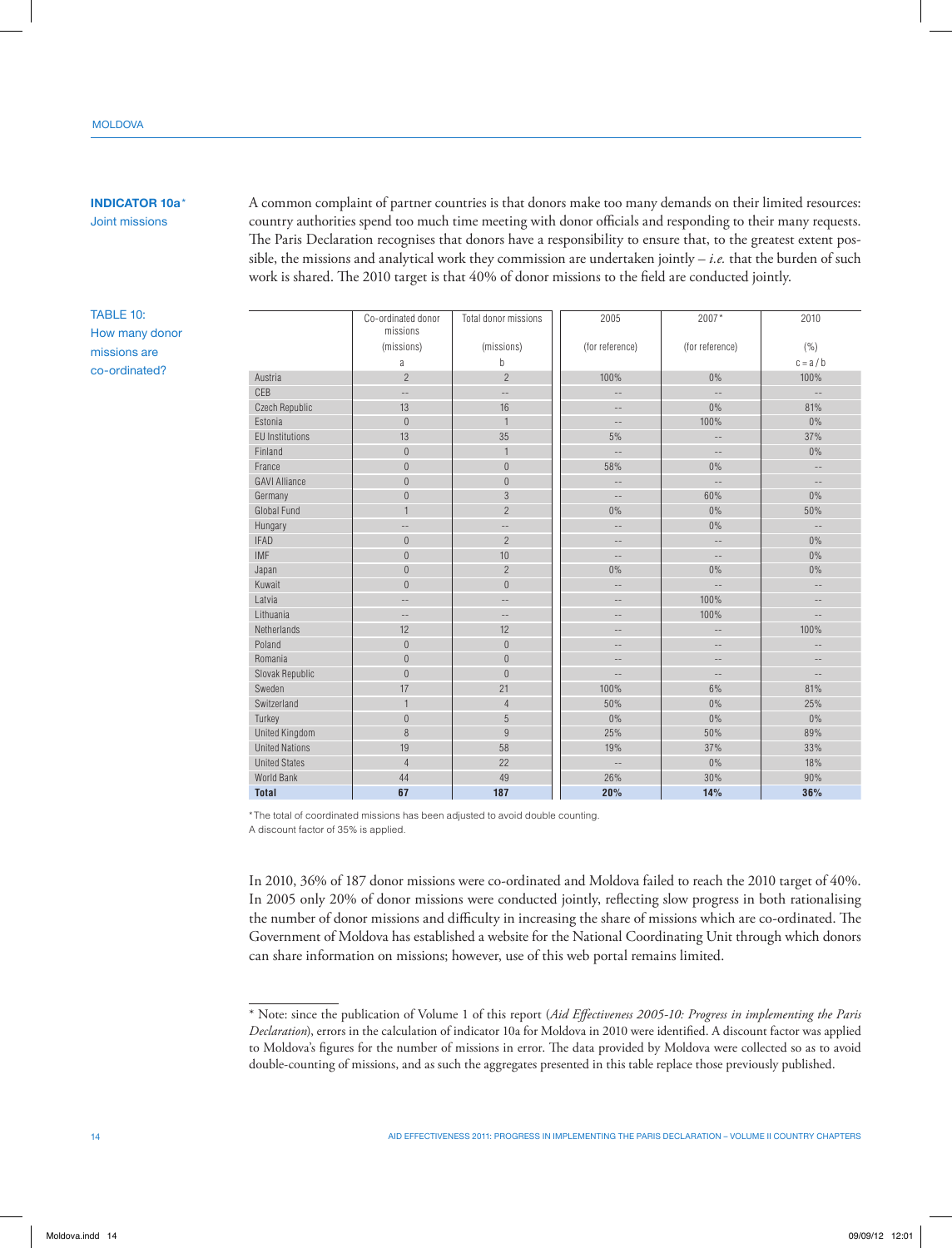Country analytic work is the analysis and advice necessary to strengthen policy dialogue, and to develop and implement country strategies. It includes country or sector studies and strategies, country evaluations and discussion papers. The Paris Declaration foresees that donors should conduct analytic work jointly where possible as it helps curb transaction costs for partner authorities, avoids unnecessary duplicative work and helps to foster common understanding. Indicator 10b measures the proportion of country analytic work that is undertaken jointly. The 2010 target is that 66% of country analytic work is carried out jointly.

According to the 2011 Survey, 51% of country analytic works were co-ordinated amongst donor partners. The United Kingdom, Sweden and IFAD are the only donors that co-ordinated 100% of their analytical work. The World Bank co-ordinated 75% of analytic work as required by the 2010 target – with all remaining donors co-ordinating less than this figure.

Stakeholders report a few cases where donors have developed analytical products jointly with government and that in these cases their conclusions and recommendations have been used by the government in preparing the Economic Stabilisation and Recovery Programme and new national development strategy. Still these cases are relatively rare.

2005 2007 \* 2010

Total donor analytic

|                        | analytic work     | work                     |                          |                          |                          |
|------------------------|-------------------|--------------------------|--------------------------|--------------------------|--------------------------|
|                        | (units)           | (units)                  | (for reference)          | (for reference)          | (%)                      |
|                        | a                 | b                        |                          |                          | $c = a/b$                |
| Austria                | $\theta$          | $\mathbf{0}$             | $-\,-$                   | 33%                      | $\sim$ $-$               |
| CEB                    | $\qquad \qquad -$ | $\qquad \qquad -$        | $-$                      | $\overline{\phantom{m}}$ | $ -$                     |
| Czech Republic         | $\overline{0}$    | $\overline{c}$           | $-$                      | 17%                      | $0\%$                    |
| Estonia                | $\boldsymbol{0}$  | $\overline{c}$           | $-$                      | $\overline{a}$           | $0\%$                    |
| <b>EU</b> Institutions | $\mathbf{1}$      | $6\,$                    | $-\,-$                   | 100%                     | 17%                      |
| Finland                | $\theta$          | $\boldsymbol{0}$         | $\qquad \qquad -$        | $\overline{\phantom{a}}$ | $-\,-$                   |
| France                 | $\overline{0}$    | $\boldsymbol{0}$         | $\qquad \qquad -$        | $-\,-$                   | $\overline{\phantom{a}}$ |
| <b>GAVI Alliance</b>   | --                | $\overline{\phantom{a}}$ | $-$                      | --                       | $-$                      |
| Germany                | $\mathbf{1}$      | $\overline{c}$           | $\qquad \qquad -$        | $-\, -$                  | 50%                      |
| Global Fund            | $\overline{0}$    | $\mathbf{1}$             | $-$                      | 0%                       | 0%                       |
| Hungary                | $-$               | $-$                      | $\qquad \qquad -$        | $-$                      | $\sim$ $\sim$            |
| <b>IFAD</b>            | $\overline{2}$    | $\overline{2}$           | $\qquad \qquad -$        | $0\%$                    | 100%                     |
| <b>IMF</b>             | $\boldsymbol{0}$  | 5                        | $\qquad \qquad -$        | $\overline{\phantom{a}}$ | 0%                       |
| Japan                  | $\overline{0}$    | $\boldsymbol{0}$         | $-$                      | $\qquad \qquad -$        | Ξ.                       |
| Kuwait                 | $\overline{0}$    | $\boldsymbol{0}$         | $\qquad \qquad -$        | $-\,-$                   | $ -$                     |
| Latvia                 | $\qquad \qquad -$ | $\qquad \qquad -$        | $\qquad \qquad -$        | $-\,-$                   | $\qquad \qquad -$        |
| Lithuania              | $ -$              | $-$                      | $-$                      | $-$                      | $-$                      |
| Netherlands            | $\boldsymbol{0}$  | $\boldsymbol{0}$         | $ -$                     | --                       | $-$                      |
| Poland                 | $\overline{0}$    | $\boldsymbol{0}$         | $ -$                     | --                       | --                       |
| Romania                | $\overline{0}$    | $\boldsymbol{0}$         | $-$                      | $-\,-$                   | $\overline{\phantom{m}}$ |
| Slovak Republic        | $\overline{0}$    | $\boldsymbol{0}$         | $-\,-$                   | $-\, -$                  | $\overline{\phantom{m}}$ |
| Sweden                 | $\overline{7}$    | $\overline{7}$           | 100%                     | 0%                       | 100%                     |
| Switzerland            | $\overline{0}$    | $\boldsymbol{0}$         | 0%                       | 0%                       | --                       |
| Turkey                 | $\overline{0}$    | $\mathbf{0}$             | $\overline{\phantom{a}}$ | $-$                      | $-\,-$                   |
| <b>United Kingdom</b>  | $\overline{1}$    | $\overline{1}$           | 50%                      | 100%                     | 100%                     |
| <b>United Nations</b>  | 32                | 52                       | 75%                      | 78%                      | 62%                      |
| <b>United States</b>   | $\theta$          | $\overline{2}$           | 33%                      | 29%                      | $0\%$                    |
| World Bank             | 3                 | $\overline{4}$           | 20%                      | 50%                      | 75%                      |
| <b>Total</b>           | 40                | 79                       | 50%                      | 46%                      | 51%                      |

\*The total of coordinated missions has been adjusted to avoid double counting.

Co-ordinated donor

A discount factor of 25% is applied.

\* Note: since the publication of Volume 1 of this report (*Aid Effectiveness 2005-10: Progress in implementing the Paris Declaration*), errors in the calculation of indicator 10b for Moldova in 2010 were identified. A discount factor was applied to Moldova's figures for the number of analytic works in error. The data provided by Moldova were collected so as to avoid double-counting of missions, and as such the aggregates presented in this table replace those previously published. TABLE 11:

How much country analytic work is co‑ordinated?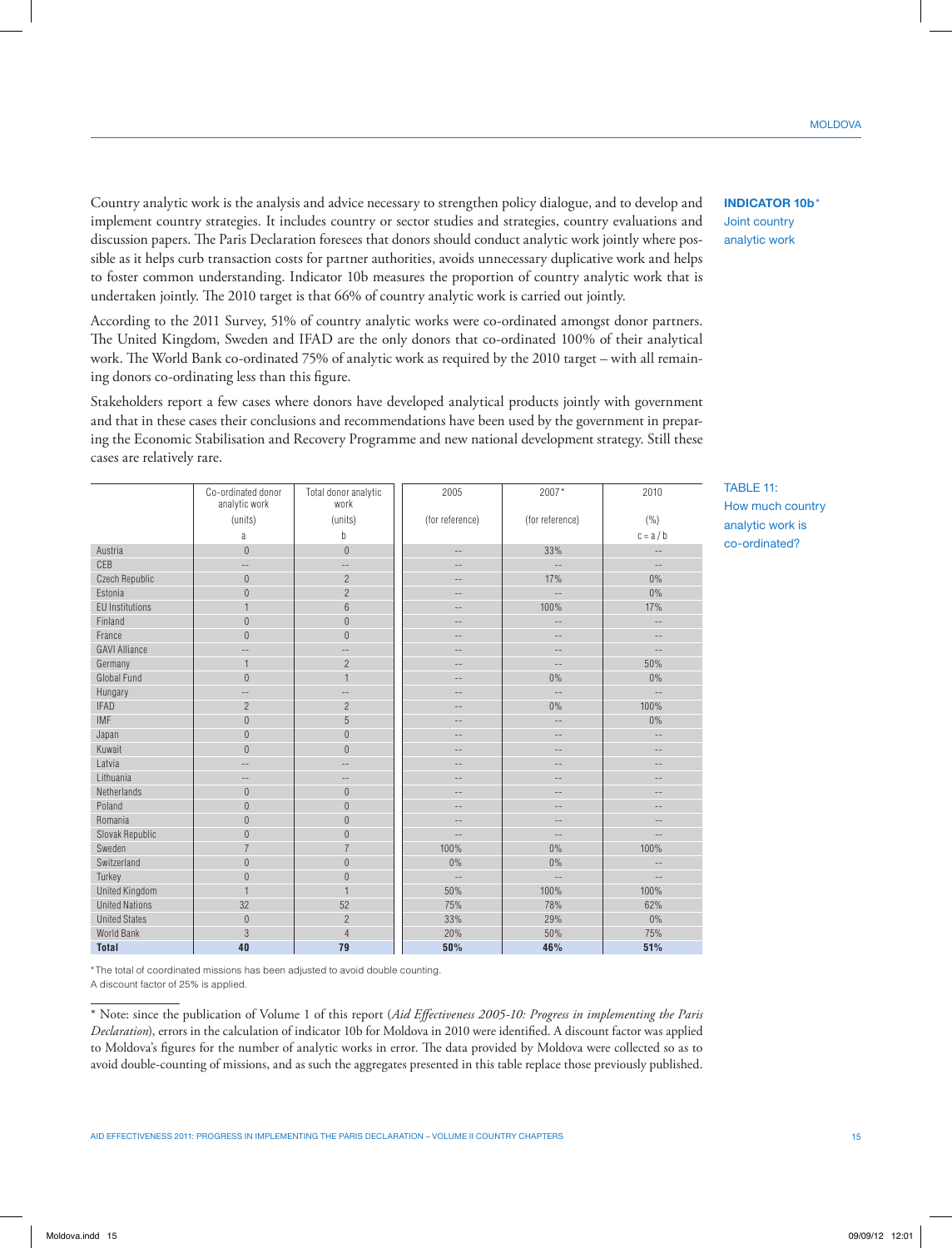#### Aid Fragmentation

Fragmented aid – aid that comes in many small slices from a large number of donors – creates high transaction costs and makes it difficult for partner countries effectively to manage their own development. Aid fragmentation also increases the risk of duplication and inefficient aid allocation among donors. A pilot analysis on fragmentation of country programmable aid carried out at the country level by the OECD in collaboration with Deutsche Gesellschaft für Internationale Zusammenarbeit (GIZ) reveals that aid fragmentation increased from 2005-09 alongside an increase in country programmable aid (OECD 2011b).

Moldova recently assessed the degree of alignment between development partner aid flows and the national development strategy. The mapping exercise set the ground work for the further development of sector level co-ordination mechanisms. Some sectors are overcrowded, while others receive limited support. Achieving a better division of labour is seen as a good tool to improve donor co-ordination and reduce fragmentation. A Partnership Principles Implementation Plan has been agreed by EU member states to be the basis for the EU's Fast Track Initiative on Division of Labour. Some actions have been already undertaken with some sectors having identified leading donors and working groups at the level of line ministries. The government will lead in the development of PBAs including SWAps. Such approaches will lead to greater harmonisation amongst donors, not only in terms of financing but also programming, monitoring and reporting. The sector co-ordination boards are a key aspect of this approach.  $\blacksquare$ 

## MANAGING FOR RESULTS

Both donors and partner countries should manage resources according to well-defined, desired results, measuring progress toward them and using information on results to improve decision making and performance. Achieving this implies strengthening capacity to undertake such management and emphasising a focus on results. Countries are expected to develop cost-effective and results-oriented reporting and performance assessment frameworks, while donors commit to use them and refrain from requiring separate reporting.

Indicator 11 assesses the quality of a country's results-oriented frameworks. In particular, it considers the quality of the information generated, stakeholder access to information, and the extent to which the information is utilised within a country level monitoring and evaluation system. The government provides evidence against these criteria through the survey, and this is translated by the World Bank into a score running from A (highest score) to E (lowest score).

The Paris Declaration 2010 global target is to reduce the proportion of countries without transparent and monitorable performance assessment frameworks by one-third.

In 2010, Moldova received an overall score of B for their results-oriented framework (improving from C in 2007). The overall score of B reflects the strong progress made by Moldova in the establishment of monitoring and evaluation system of the National Development Strategy (NDS), ensuring qualitative data collection and performing analysis on a semi-annual basis. Since 2008 the government of Moldova has made good progress in ensuring the effectiveness of the monitoring and evaluation system of the NDS and reports are used in the strategic planning process by policy makers and line ministries. Access to information on NDS is regulated by a law on transparency in the decision-making process adopted in 2008. Moldova's high score in managing for results, awarded by the World Bank, is based on the assumption that the monitoring and evaluation framework outlined in the country report is now fully operational.

In Moldova, data collected for the monitoring and evaluation of the NDS is disaggregated by sex for a number of indicators. Notably, in 2008 the National Bureau of Statistics, with the support of UNDP, UN Women and UNFPA, developed a set of harmonised gender-sensitive development indicators (MDG indicators were revised and incorporated in the NDS). Gender statistics are developed and disseminated (213 gender disaggregated indicators). These indicators have been used in developing sector policies regarding,

## **INDICATOR 11**

Do countries have results-oriented frameworks?